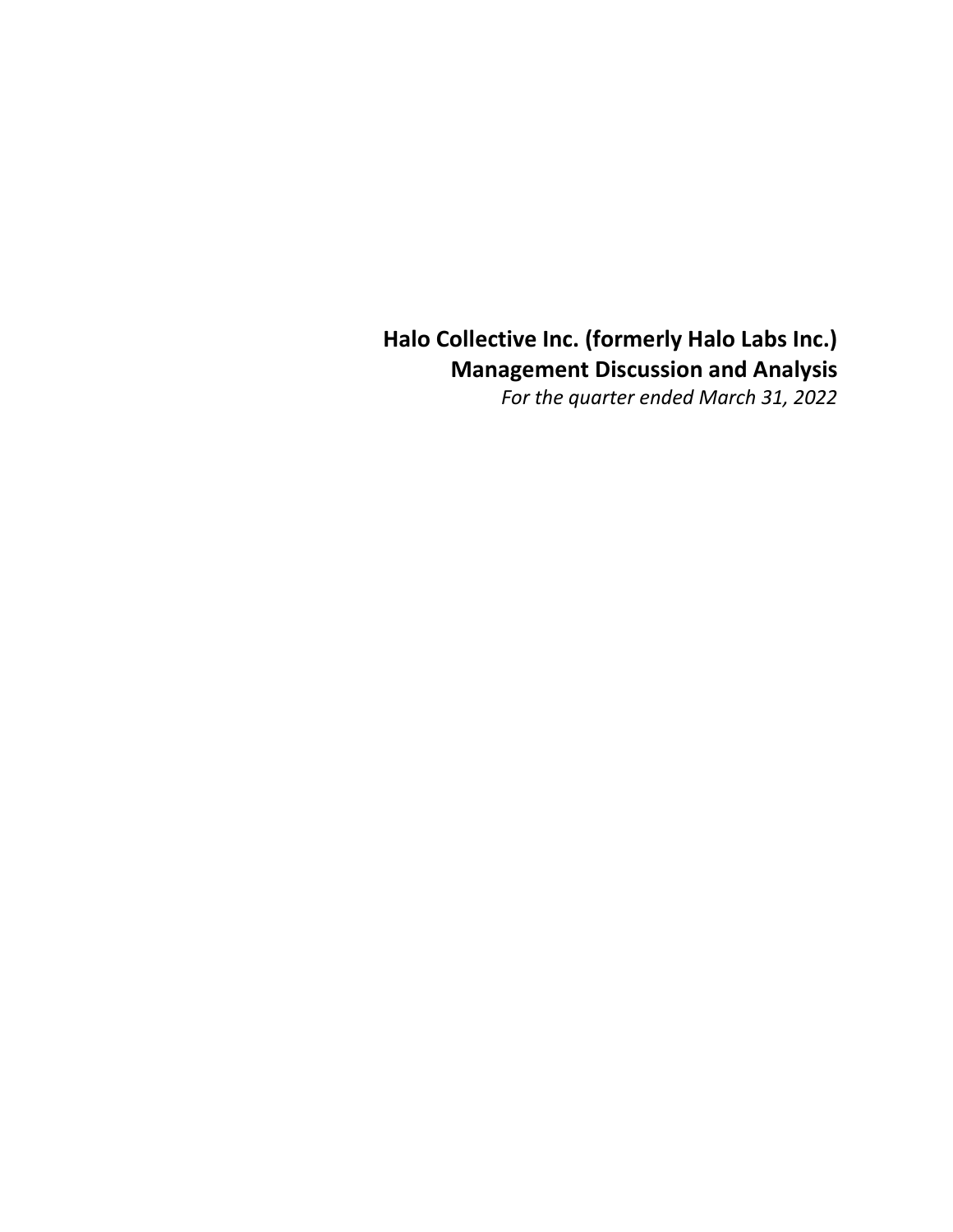This "Management's Discussion and Analysis" ("MD&A") for Halo Collective Inc., an Ontario Corporation ("Halo Collective", "Halo" or the "Company") has been prepared as of May 16, 2022, and should be read in conjunction with the Condensed Interim Consolidated Financial Statements for the quarter ended March 31, 2022, which were prepared in accordance with International Financial Reporting Standards ("IFRS") as issued by the International Accounting Standards Board ("IASB").

## Forward looking statements

This MD&A includes certain forward-looking statements that are based upon current expectations which involve risks and uncertainties associated with the Company's business and the economic environment in which the business operates. Any statements contained herein that are not statements of historical facts may be deemed to be forward-looking statements, which are often, but not always, identified by the use of words such as "seek", "anticipate", "budget", "plan", "continue", "estimate", "expect", "forecast", "may", "will", "project", "predict", "potential", "targeting", "intend", "could", "might", "should", "believe" and similar words or phrases (including negative variations) suggesting future outcomes or statements regarding an outlook. The forward-looking statements are not historical facts but reflect the Company's current expectations regarding future results or events. Forward-looking statements contained in this MD&A are subject to several risks and uncertainties that could cause actual results or events to differ materially from current expectations, including the matters discussed in the section "Risks and Uncertainties" below.

Specifically, this MD&A includes, but is not limited to, forward-looking statements regarding management's goal of creating shareholder value, the ability to fund future operating costs, the timing for future research and development of the Company's current and future technologies, sensitivity analysis on financial instruments that may vary from amounts disclosed, prices and price volatility of the Company's products and general business and economic conditions.

Readers are cautioned that the above factors are not exhaustive. Although management has attempted to identify important factors that could cause actual events and results to differ materially from those described in the forward-looking information, there may be other factors that cause events or results to differ from those intended, anticipated or estimated.

Management believes the expectations reflected in the forward-looking information are reasonable, but no assurance can be given that these expectations will prove to be correct, and readers are cautioned not to place undue reliance on forward-looking information contained in this MD&A.

The forward-looking information contained in this MD&A is provided as of the date hereof and management undertakes no obligation to update publicly or revise any forward-looking information, whether because of new information, future events or otherwise, except as otherwise required by law. All the forward-looking information contained in this MD&A is expressly qualified by this cautionary statement.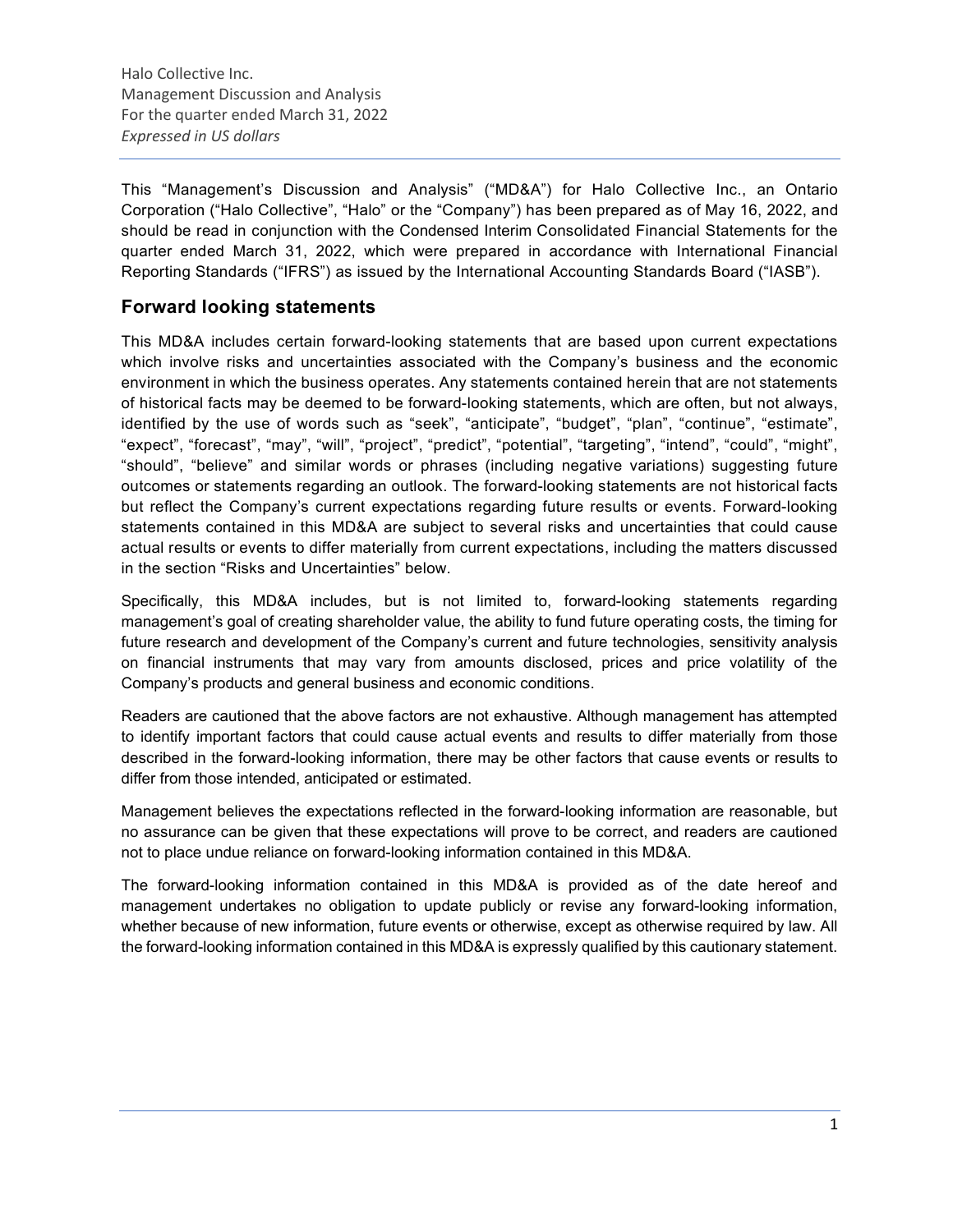## Overview of Halo Collective Inc.

On January 25, 2021, the Company announced that, further to the shareholder approval obtained by the Company at its meeting of shareholders held on December 23, 2020, the Company changed its name from "Halo Labs Inc." to "Halo Collective Inc."

In connection with the name change, the common shares started trading on the OTCQB under the trading symbol "HCAND," on January 28, 2021, and on the Frankfurt Stock Exchange under the trading symbol "A9KM" on January 28, 2021. The common shares of the Company and \$90 warrants of the Company started trading under the Company's new name on the Neo Exchange Inc. on January 27, 2021. The common shares will continue to trade on the NEO under the trading symbol "HALO". The new CUSIP number assigned to the common shares and warrants are 40638K101.

Effective October 8, 2021, the Company has consolidated its common shares based on one postconsolidation common share for every 100 pre-consolidation common shares. All share figures and references are retrospectively adjusted.

The Company is an Ontario corporation and a reporting issuer in all of the provinces and territories of Canada.

Halo Collective is a vertically integrated cannabis company operating cultivation, manufacturing, distribution, and retail assets in Oregon, California, and Alberta, Canada. The Company grows, extracts, and processes quality cannabis flower, oils, and concentrates. With a consumer-centric focus, Halo Collective markets innovative, branded, and private label products across multiple product categories in the United States.

## Business Strategy

The Company's focus is to develop and structure its North American assets including developing retail assets in California and distribution in Oregon. To focus on the Company's core competencies, management has decided to spin-off the international and technology assets.

Cultivation (growing)

Oregon

- The Company currently cultivates cannabis in Oregon under the following: (i) four Oregon Liquor Control Commission ("OLCC") producer licenses held by a wholly owned subsidiary of the Company, and (ii) an OLCC producer license granted to Halo Winberry by the OLCC. The Company intends to cultivate cannabis only in jurisdictions where it believes its own cultivation activities are necessary to ensure adequate and cost-effective supply of raw cannabis materials to produce cannabis oil and concentrates, as well as the sale of flower and pre-rolls;
- In Oregon, the Company holds four OLCC producer licenses for outdoor cannabis cultivation on approximately four acres of farmland. The Company also manages outdoor cannabis cultivation on two additional adjacent acres under third-party production licenses whereby the raw material produced through its third-party management relationship is contracted to the Company. Further, the Company also cultivates cannabis on a ten-acre parcel of property located in Fall Creek,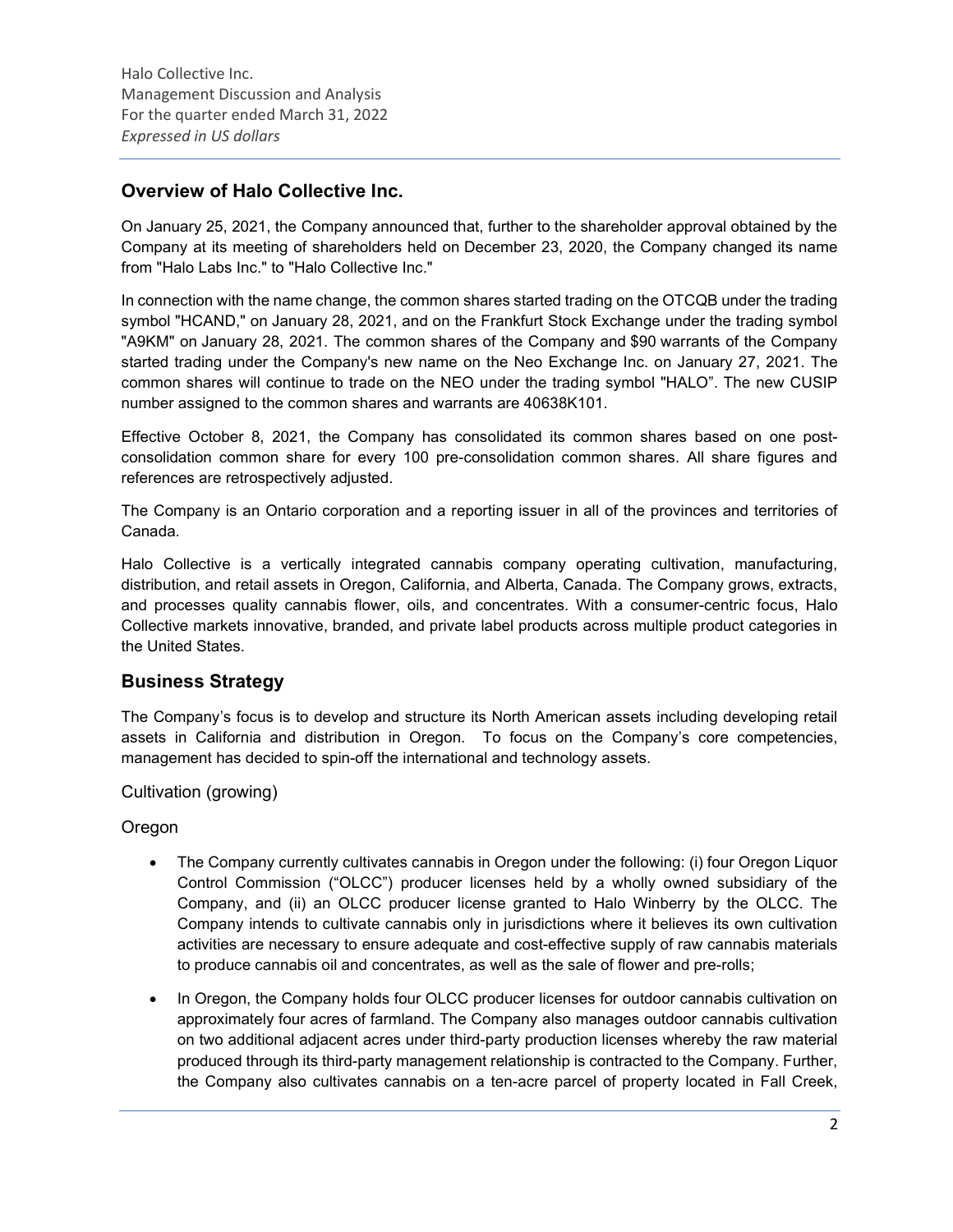Oregon under a producer license granted by the OLCC. The Company's Oregon cultivation sites help ensure a consistent supply of high-quality raw material for its manufacture of cannabis oils and concentrates. The Company also maintains its cultivation operations in Oregon as a hedge against price volatility for raw cannabis materials;

- On July 23, 2021, the Company entered into an asset purchase agreement, pursuant to which its wholly owned subsidiary ANM, Inc. will acquire the William's Wonder Farms cannabis cultivation business in Oregon, including all trademarks, light dep flower, licenses issued by the Oregon Liquor Control Commission ("OLCC") and subject to OLCC approvals, equipment, and related operating assets. ANM Williams Farm LLC, an indirect wholly owned subsidiary of Halo, will acquire three Tier II marijuana production licenses and related operating assets, including vegetative, cloning and other propagation equipment and shipping containers;
- Upon signing the asset purchase agreement, Halo is assisting with the day-to-day operations of the William's Wonder Farms business under the terms of a services agreement and will purchase 100% of the product cultivated at the premises pursuant to an offtake agreement;
- The signing of the definitive agreements for William's Wonder Farms will increase Halo's total harvestable cannabis canopies in Oregon to eleven acres: three acres at William's Wonder Farms, six acres at East Evan's Creek in Jackson County, one additional acre of pre-purchased cannabis in the Applegate and one acre at Fall Creek's Winberry Farm. As of March 31, 2022, no biological assets were transferred from Williams Wonder to the Company;
- On September 1st, 2021, the Company closed the acquisition of Food Concepts LLC, the master tenant of an approximately 55,000 square foot indoor cannabis cultivation, processing, and wholesaling facility in Portland, Oregon operated under the Pistil Point name, and the related licenses issued by the OLCC and other operating assets owned by the entities doing business as Pistil Point. The Pistil Point Acquisition is subject to approval by the OLCC and is expected to close in Q2 2022. As of March 31, 2022, no biological assets were transferred from Pistil Point to the Company. As noted in the Services and Offtake agreement, Halo has taken over management of day-to-day operations of Food Concepts LLC and related entities.

## California

- In California, the Company has decided not to build out Ukiah Ventures, and is looking to dispose of the assets it owns;
- The Company intends to continue to leverage its relationships with cannabis cultivators from the Emerald Triangle a region in Northern California comprising Humboldt, Lake, Mendocino and Trinity Counties and is considered to be the largest cannabis-producing region in the U.S. As previously announced in September 2021, the Company partnered with Green Matter Holding Inc. ("Green Matter") to purchase 1,600 acres of farm property in Lake County, California (the "Farm"). The Farm was purchased by Lake County Natural Health LLC ("LCNH"), which is owned 50% by the Company's wholly owned indirect subsidiary, PSG Coastal Holdings LLC ("PSG") and 50% by Green Matter;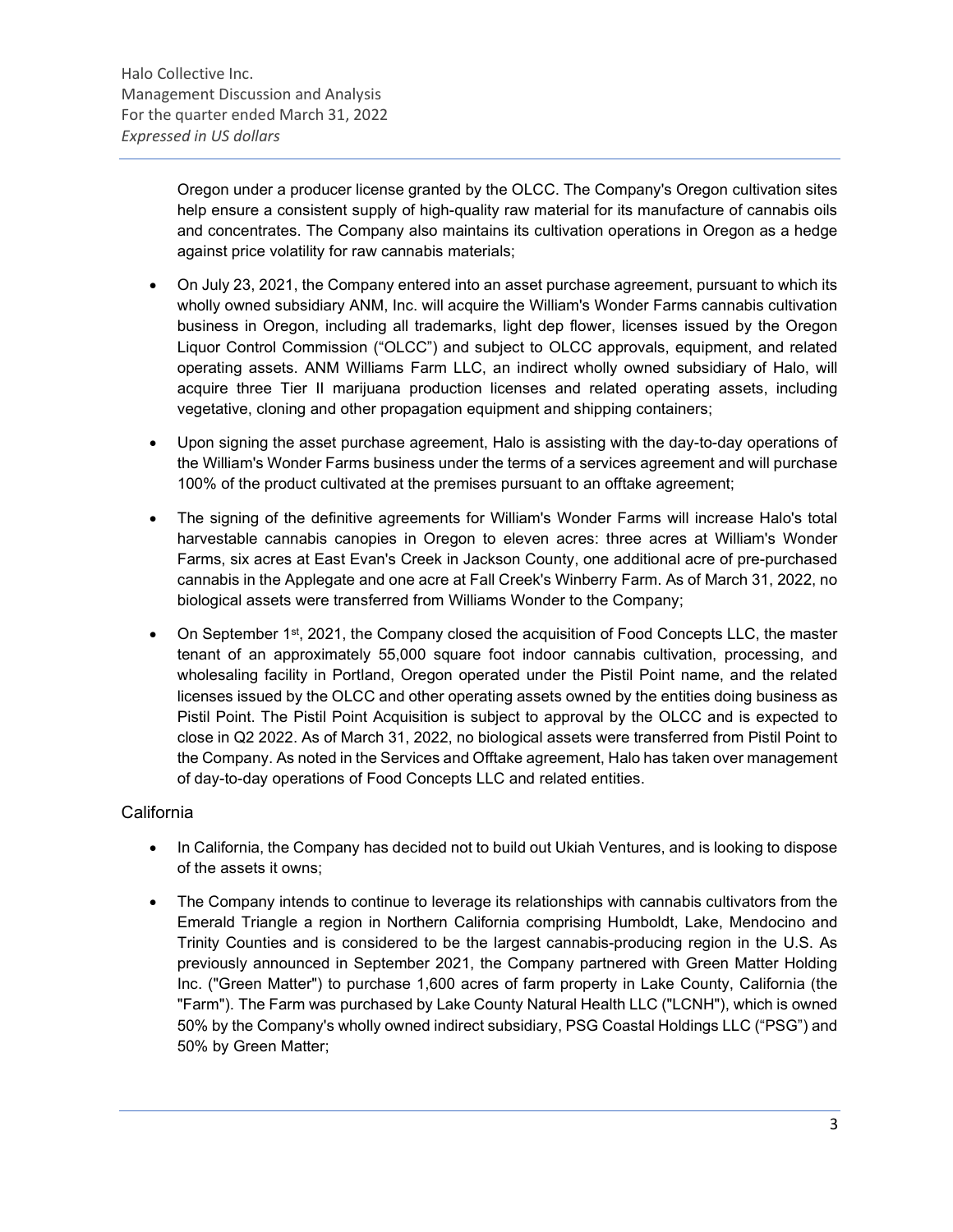Triangle Canna Corp. ("Triangle Canna") and a wholly owned subsidiary of Triangle Canna (the "Farm OpCo") have received and paid for 271 provisional licenses from the California Department of Cannabis Control, the state regulator. Each license allows up to 10,000 square feet of canopy and implies state entitlements for 62.22 acres of canopy. Triangle is beginning the process of converting these to annual state licenses. Four additional licenses are in the process of being considered for annual licensure already, with a total of 275 licenses more to be converted. Additionally, the Farm has submitted an application to Lake County, California, for a local Major Use Permit to cultivate on the state approved acreage.

 LCNH and the Farm OpCo have entered into a commercial lease agreement (the "Lease") pursuant to which LCNH will lease to the Farm OpCo four separate parcels of property comprising the Farm, as well as certain buildings, structures, and improvements. The Company, through its subsidiary, Mendo Distribution and Transportation LLC ("MDT"), and Green Matter have entered into product purchase agreements with Farm OpCo pursuant to which MDT and Green Matter will each purchase 25% (for an aggregate of 50%) of Farm OpCo's yearly harvest.

## Nevada

 In Nevada, the Company has historically collaborated with its Nevada operating partner, Just Quality LLC ("Just Quality"), on the manufacture and sale of cannabis extracts pursuant to a management agreement with Just Quality, which was originally intended to be in place pending the acquisition by the Company of Just Quality's Nevada cannabis licenses pursuant to an asset purchase agreement. Due to economic conditions effected by the COVID-19 Virus, Halo has made the strategic decision to exit the Nevada market. The Company and Just Quality will dissolve the joint venture and cease Nevada operations. The Company will return the licenses to Just Quality and Just Quality will return the shares received as consideration for the licenses to the Company.

## Production (manufacturing)

The Company's core competency is the production (also referred to as manufacturing and extraction) of cannabis oil and concentrates for sale to retail businesses and wholesale distributors as finished consumer-packaged goods. The Company's CEO and President have been involved in cannabis manufacturing since 2013. The Company's philosophy with respect to the extraction and manufacturing of cannabis oils and concentrates is to be platform-agnostic, given the rapid evolution of technology and consumer preferences.

The Company has operated numerous extraction platforms (or methods) including utilizing butane, propane, hexane, ethanol, carbon dioxide and most recently solventless hash/rosin. The Company manufactures and sells a variety of products in the following categories: (i) concentrates – shatter, sauce, resin, and diamonds (THC-A crystals), hash and rosin; and (ii) oils – both in raw and distillated form in a variety of strains and flavors, as well as THC, CBD and blends. The Company packages and sells the oils primarily in glass cartridges and in glass jars. The Company also sells various edible products including single and multi-piece chews (Hush) and a syrup-based drink (Hush Sizzurp) in the state of Oregon and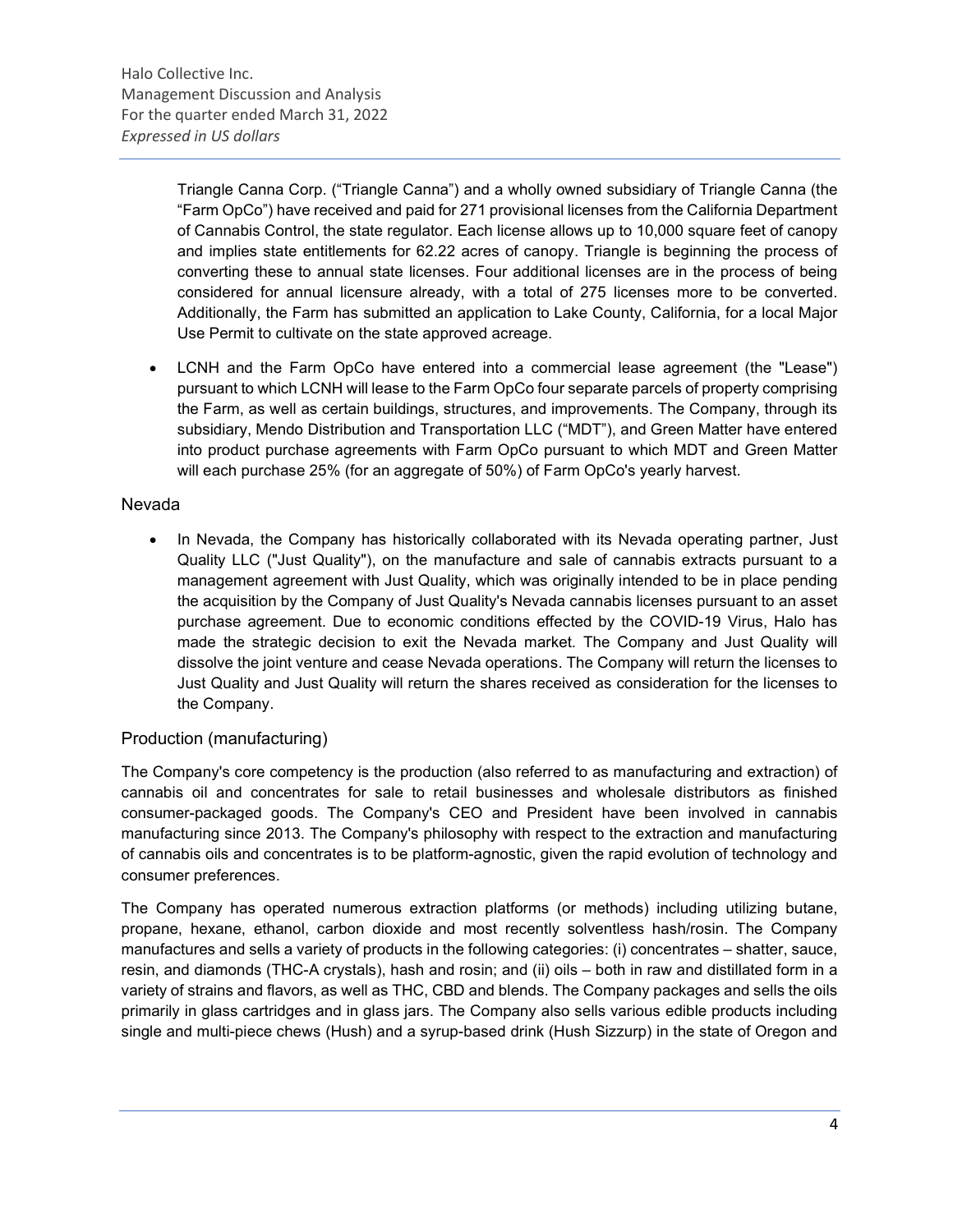similar edible lines in California in 2022 through the Company's indirectly owned subsidiary, Outer Galactic Chocolates LLC ("OGC").

## **Oregon**

 The Company's Oregon manufacturing facility is in Medford, Oregon. The facility has approximately 12,000 square feet of indoor manufacturing space, as well as an enclosed courtyard of approximately 7,200 square feet. Within the 12,000 square foot indoor facility, approximately 1,400 square feet is a segregated C1D1 explosive-proof room for volatile extraction. The Company has utilized all the extraction methods noted above in its Medford facility. During the COVID-19 pandemic, the Medford facility began to utilize advanced automated packaging equipment to reduce our reliance on human capital and further reduce production labor and overheads.

## California

- In November 2018, the Company commenced manufacturing activities in California, where the Company currently maintains two facilities. The first facility, operated by the Company's wholly owned subsidiary, Coastal Harvest LLC ("Coastal Harvest"), is approximately 1,600 square feet with approximately 500 square feet dedicated for volatile extraction as a C1D1 explosive-proof room. Effective, April 22, 2022, the Company decided to cease operations at Coast Harvest to reduce expenditures and consolidate operations to MDT.
- Through its acquisition of MDT, the Company began to manage the operations of OGC, a Type N edibles manufacturer in California. In July 2020, the Company acquired the Type N license of OGC and its associated manufacturing space in order to launch its own edibles line in California. The 1,800 square foot space is adjacent to MDT, which also allows for additional space for packaging of its finished goods. Sales of the Company's edibles line commenced in California in September 2021. Halo has successfully converted the Type N manufacturing license into a Type 6 manufacturing license and has begun solventless hash and rosin production in conjunction with the acquisition of Nature's Best.
- At OGC, the company has begun offering white label services and is currently producing an average 240,000+ units of vape cartridges per quarter for dispensary and brand partners.

### Distribution (wholesale)

During Q4 of 2021, concurrent with the acquisition and management agreement for Pistil Point (Food Concepts LLC) the Company relocated its licensed distribution business (wholesale) to Portland, Oregon. The Portland Distribution facility occupies 3,000 square feet of distribution space and allows for a 1- day SLA to 70% of the retail outlets in the state of Oregon. The company's wholesale licenses in Eugene (Winberry) and Medford (ANM) will now serve as cross dock locations, enabling Halo's distribution team to serve all regions of the state within two business days. Through MDT the Company packages its own products and provides white label services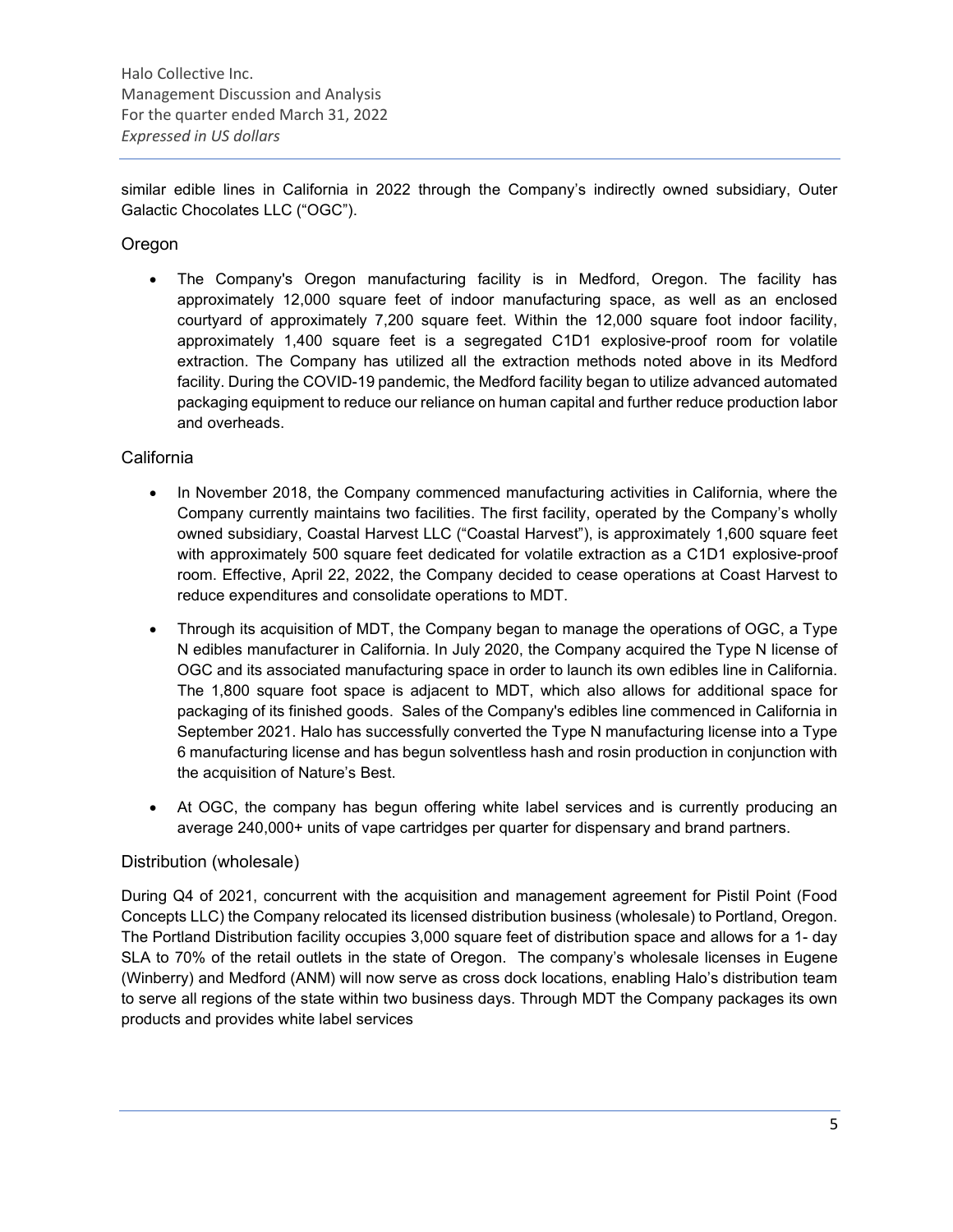## **Oregon**

 The Company's distribution (wholesale) business in Oregon has expanded greatly in 2021 distributing for over 20 licensed brands and farms and to more than 500 cannabis retailers. The Company currently employs 10 salespeople that actively cover all regions of the state. Halo PDX Distribution currently has 10 employees in warehousing, distribution, and fulfilment along with seven full-time drivers and nine delivery vehicles.

## **California**

 In California, the Company's products are packaged in Ukiah and distributed by MDT and NMC Organization, "Greenstone" NMC Organization has positioned the Company's products into more than 63 new stores and currently serves 200+ retail outlets in the state and continues to grow the companies direct to dispensary sales in California.

## Retail (dispensaries)

The Company has developed and trademarked a retail brand named Budega™. Budega is inspired by the natural bounty of the land and the bold characters who make California, well California. Budega prides itself on curating the highest quality, locally sourced cannabis products for everyone who wants a healthier, happier life. It is grateful and humbled to make its favorite plant available to every community that needs a little more of the best the plant has to offer. Budega will sell a curated mix of the industry's best products including its own line of Budega branded products including flower, pre-rolls and vape cartridges.

## Los Angeles dispensaries

Through the Company's acquisitions of controlling interests in ZXC11 LLC ("Westwood"), SDF11 LLC ("Hollywood"), and LKJ11 LLC ("North Hollywood"), the Company has received regulatory approval to open three dispensaries in Los Angeles, California. Halo plans to open the flagship stores in Hollywood in the second quarter of 2022 and Westwood adjacent to Beverly Hills by the third quarter of 2022. The third location opened on March 14, 2022 in North Hollywood. These stores will increase distribution and market awareness of Halo Collective's proprietary brands and products in California.

- Westwood: Halo was recently approved for an ownership change and has received final approval for the Westwood site. As the site has already been approved by the City of Los Angeles and Halo signed a lease, the Company has moved forward with construction plans and has completed more than fifty percent of the build out. The Company obtained a mural permit with the neighborhood council and a local artist has completed the exterior design. An application with the Department of Cannabis Control for state licensure has been initiated. The Westwood store is expected to open Memorial Day weekend of 2022.
- Hollywood: The City of Los Angeles granted approval on the site change and the Company has moved from the lease contingency period with the landlord and locked in a long-term lease. Building plans were submitted and approved and the site is currently under construction. The Company obtained a mural permit with the neighborhood council and a local artist has completed the exterior design. In addition, application for change in ownership was submitted to the City of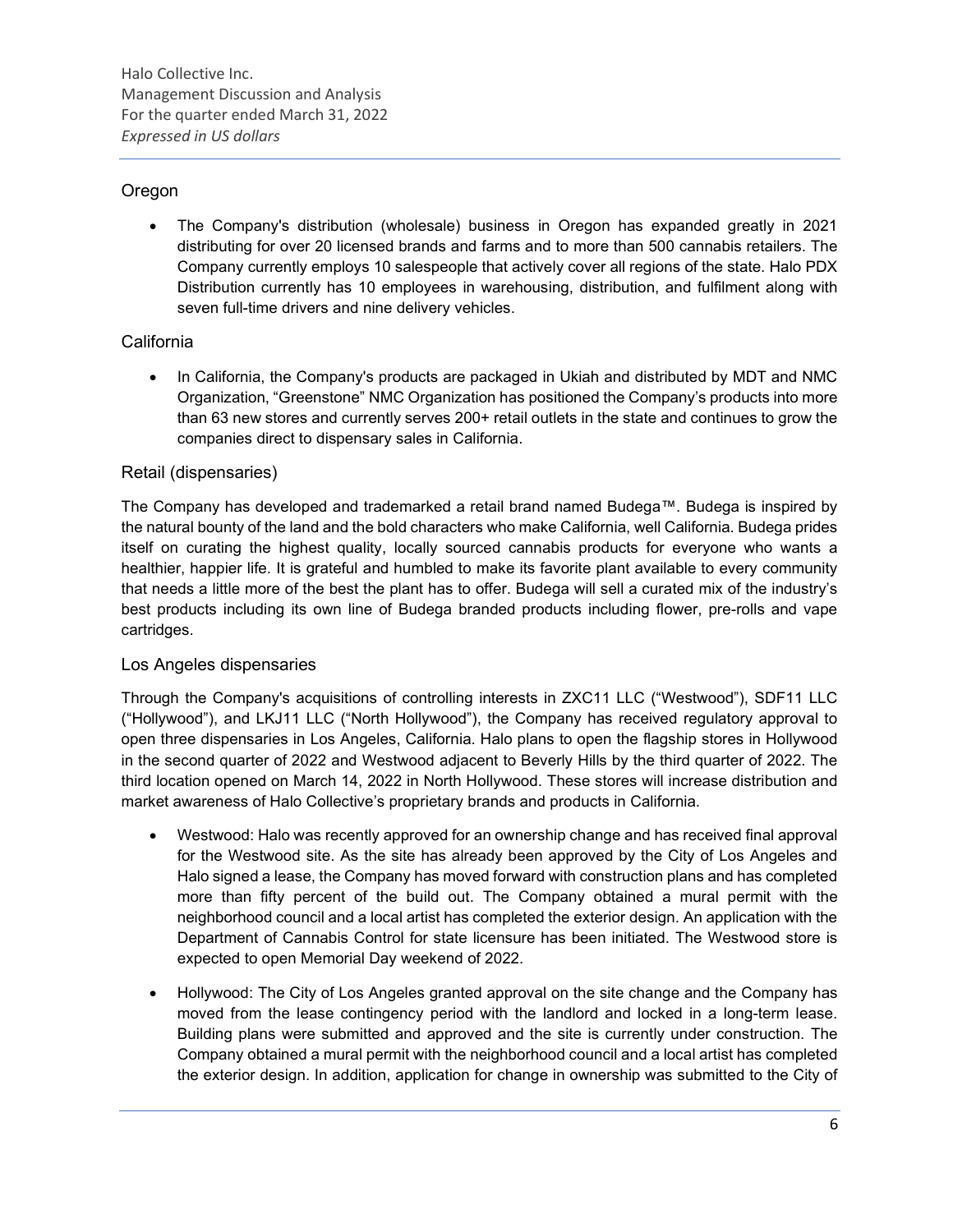Los Angeles. In a parallel path, an application with the Department of Cannabis Control for state licensure was initiated. The store is expected to open in the second or third quarter of 2022.

 North Hollywood: The DCR has already approved an ownership change for Halo's stake in LKJ11 the winning applicant in this community plan. The Company has obtained necessary regulatory approval at the original site tied to LKJ11's application. The Company plans to identify a suitable site to move the license within the community plan to accommodate a larger retail and delivery footprint in the longer term. The store at the original site opened in March 2022.

### Alberta dispensaries

 On July 15, 2021, the Company announced the closing of the acquisition of three operating retail cannabis stores in the province of Alberta. The stores operate in Camrose, Morinville, and Medicine Hat. From acquisition in July 2021 through July of 2022 the company has signed a management services agreement while they establish their retail infrastructure. As of current, the Company has built an internal team of experts who continue to build process and expect to regain operational control of these assets at the expiration of the services agreement. The Company has plans to rebrand the Canadian assets to align with its US operating retail entities. They expect a positive community reception to the alignment of their US retail assets.

## Halo Tek

On April 1, 2021, the Company announced a plan to pursue a spin-off of certain of its software, device and intellectual property assets into a standalone company named Halo Tek Inc. (" Halo Tek ").

Halo Tek was incorporated by Halo on March 29, 2021, for the purpose of completing a distribution of capital to shareholders of Halo. Halo will effect a reorganization pursuant to which it will transfer to Halo Tek all of the outstanding shares of the subsidiaries described below and cash. The result of the reorganization will be that Halo Tek will be a wholly owned subsidiary of Halo until the completion of the distribution of capital. The subsidiaries will be wholly owned subsidiaries of Halo Tek and will be held by Halo Tek rather than by Halo.

On April 28, 2022, the Company filed a preliminary long form prospectus with the securities regulatory authorities in each of the provinces and territories of Canada, other than Québec, for the purpose of qualifying the distribution by Halo to holders of Halo's common shares of all of the issued and outstanding common shares in the capital of Halo Tek ("Halo Tek Shares") as a return of capital (the "Distribution").

Halo Tek is a software, device, and intellectual property company, which, following the completion of the reorganization, will fully own all of the assets and intellectual property associated with the subsidiaries. The assets attributable to the subsidiaries are intangible assets in relation to software and intellectual property that were acquired by Halo.

The subsidiaries are:

- Halo DispensaryTrack Software Inc.
- Halo AccuDab Holdings Inc.
- Halo Cannalift Delivery Inc.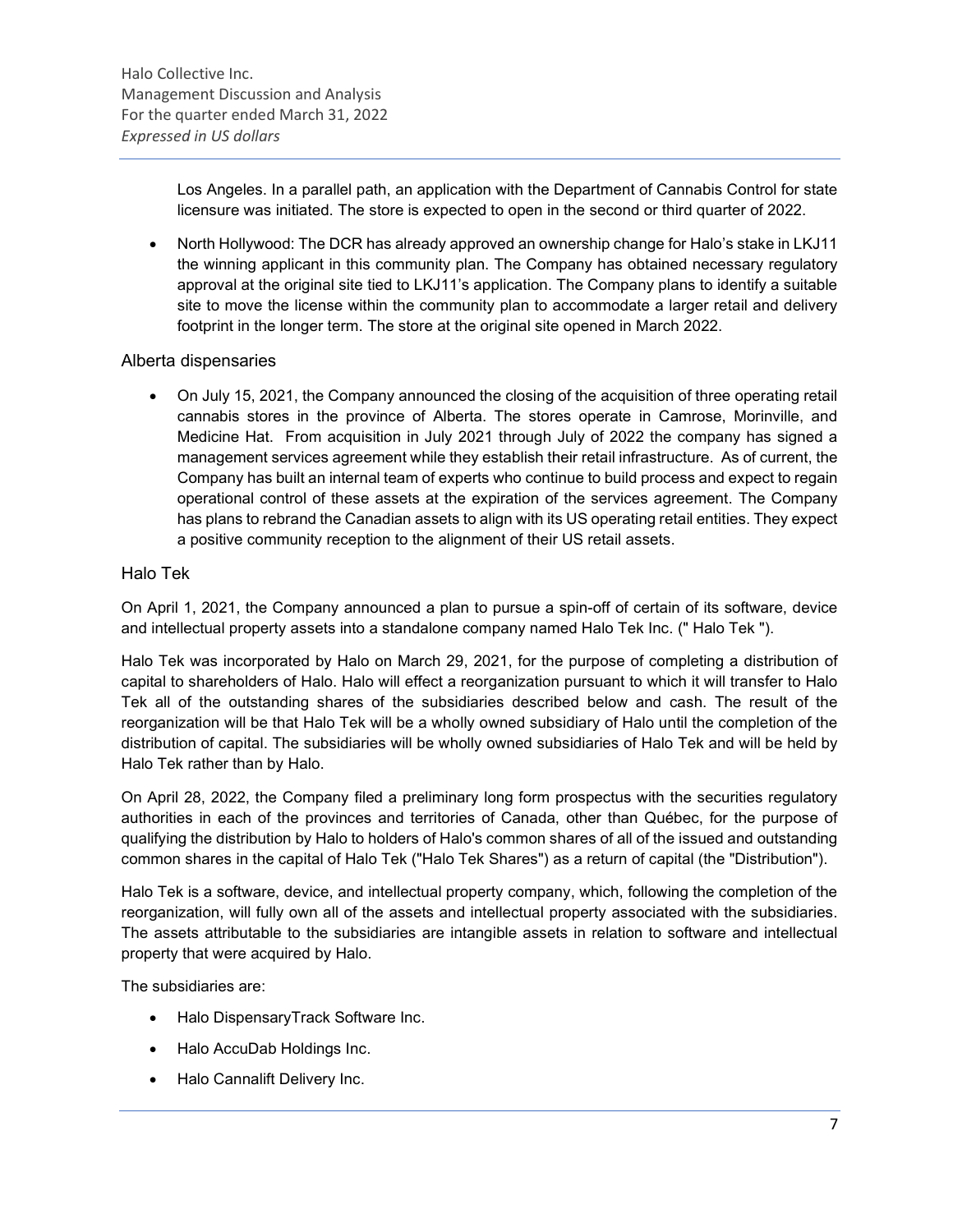- Halo Nasalbinoid Natural Devices Corp.
- 1265292 B.C. Ltd. (d/b/a Cannafeels)
- 1275111 B.C. Ltd.

**DispensaryTrack** is a cloud-based point-of-sale solution that offers retailers tools including inventory management, retail store management, cash drawer control, payment processing, purchase order management, customer profile access, accounting software integration and integration with point-of-sale hardware such as barcode scanner or receipt printer tools. DispensaryTrack will offer a fully integrated, e-commerce platform that allows retailers to manage in-store and online inventory, have a single view of customers and analyze multi-channel sales data.

The retail point-of-sale system offers multi-store capabilities such as inventory sync across all locations, while mobile extensions mean that associates can check on inventory and conduct sales from anywhere in the store via iPad. The retail point-of-sale solution offers inventory management tools which enable users to create, track and assign serial numbers to products as well as create product variations such as size, color and material using a matrix system. DispensaryTrack also offers some customer service features such as profiles, sales history logs, and customer insights. The application is being designed to be used on a smartphone or tablet and is expected to be available on the Apple and Android app stores for an ongoing monthly service fee.

AccuDab Holdings owns the intellectual property related to and is focused on the development of the AccuDab Pen. The AccuDab Pen takes the form of a discrete pen that will allow users to pre-select doses of measured THC or CBD in 0.1 mL increments from 0.01 mL to 0.60 mL for sublingual consumption; a level of accuracy that is unmatched in the cannabis industry. Through the convenient dial selection mechanism, the AccuDab Pen allows for precise dispensing of THC or CBD products to meet the consumer's specific dosing needs. The AccuDab Pen enables healthcare professionals to improve patient treatment through accurate dosing. As a result of more accurate dosing, healthcare professionals can more easily recognize potentially harmful drug interactions. Competitor products on the market use a simple drop system that can vary user to user making it difficult to track drug dosing in a medical environment.

Sublingual consumption of THC and CBD can be compared to inhalation in terms of bioavailability because, as in the case of absorption in the lungs, absorption from the mucous membrane under the tongue allows for the THC and CBD molecules to enter the bloodstream relatively fast and in an unmetabolized form. Studies performed by GW Pharmaceuticals, plc showed that concentrations of THC and CBD in the blood plasma following sublingual consumption were comparable to inhalation and can also be considered more consumer friendly as it removes unwanted side effects such as coughing that accompanies inhalation.

The AccuDab Pen's dial and push mechanism was designed by healthcare providers for custom cartridges and is reusable. While Halo Tek intends to sell the hardware for the AccuDab Pen, it is expected that it will work with licensed processors and manufacturers to produce re-fillable cartridges, which will not be sold directly by AccuDab Holdings or Halo Tek. The AccuDab Pen is also re-fillable, meaning that consumers can choose to fill the product with their own choice of THC or CBD concentrate.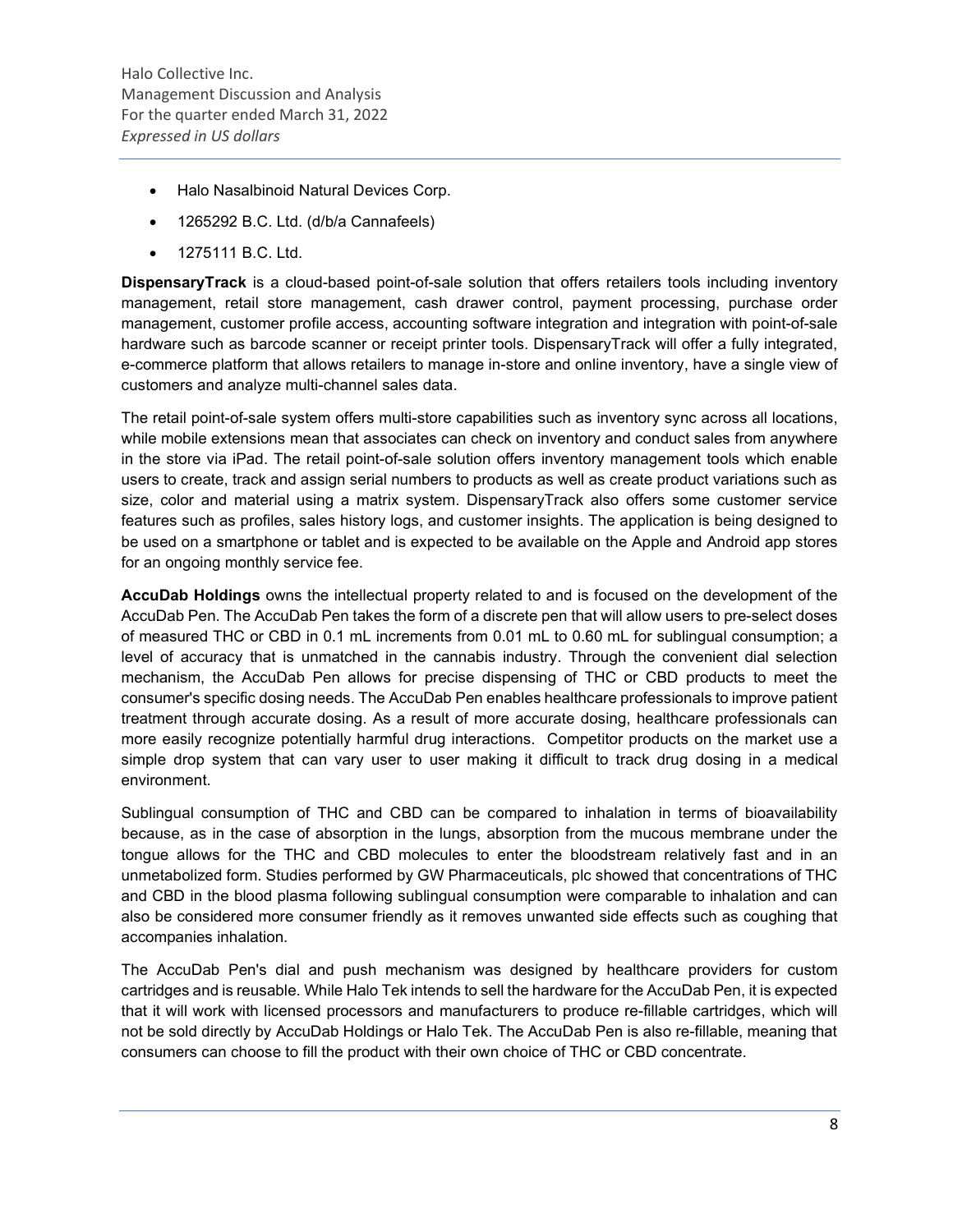Cannalift is a web-based delivery application that, once developed, will provide consumers with a convenient method of obtaining cannabis products from their local dispensaries. Subject to local regulations in Canada, the application will enable customers to electronically interact with dispensaries, thereby reducing wait times and improving customer experience. The application is being designed to be used on a smartphone or tablet. Cannalift will not stock any cannabis supply, but rather act as an intermediary between dispensaries and consumers. Consumers will order through the Cannalift application which will connect the dispensary to the consumer and a dispensary affiliated or third-party service to deliver the product. The application is expected to offer up-to-date supply inventory from partnering dispensaries, allowing customers to accurately find their desired products. The Cannalift application enables users to connect through the platform to vendors that provide the service in the users' geographic area, resulting in an unparalleled user ability to search for their ideal product without having to canvas different businesses for the particular product.

Nasalbinoid is focused on the development of personal nasal inhalers infused with CBD oil, while plans include THC formulations. Nasal inhalation is the newest method of consumption in the cannabis market and differs greatly from the smoking and vaporizing verticals. Nasalbinoid used the expertise of organic chemists to develop a product line that can provide a dose of CBD without irritating the sensitive nasal lining of the nose. Halo Tek intends to sell the hardware for the Nasalbinoid inhaler but does not expect to produce or sell consumable product for use with the inhaler. Nasalbinoid is designed to be used with CBD oil and does not require the consumer to buy custom cartridges or capsules.

Cannafeels is an online database that helps cannabis consumers discover new strains and track their purchasing history to aid both new and previous users in selecting the right strain for their intended use. Cannafeels' mission is to demystify cannabis for users. The Cannafeels application gathers consumer and institutional backed data to help establish best practice insight and connect consumers with effective options for their individual needs. The Cannafeels application helps users navigate through CBD, THC, terpene, and cannabinoid profiles to provide three (3) strain options determined by whether the consumer requires a recreational or medicinal benefit. Additionally, the application provides subcategories which allow for further choices such as energy, relaxation, pain, or nausea. The Cannafeels application suggests the most effective strain, administration method and dose. Cannafeels collects and uses consumer selection habits and strain profiles and helps make tailored recommendations based on consumer needs. Cannafeels helps users discover different strains offered by licensed producers and, in the future, may allow targeted strain advertising based on user selection. Cannafeels allows users to track their sessions to determine the effect of the strain, whether there are any noticeable benefits and how they are feeling. The user can register, allowing the application to collect and store user data; alternatively, a session may be started without registration. Consumer data is recorded to better understand user experience with strains, producing insights that can be sold back to licensed producers and educational institutes. The strain database will be based on data provided by licensed producers and users will have the option to add strains themselves when not available on the platform.

Cannafeels will look to develop an application that can be used to link patients with physicians for untreated medical conditions. Cannafeels will enable physicians to make real life recommendations to patients based on user generated data collected through the application.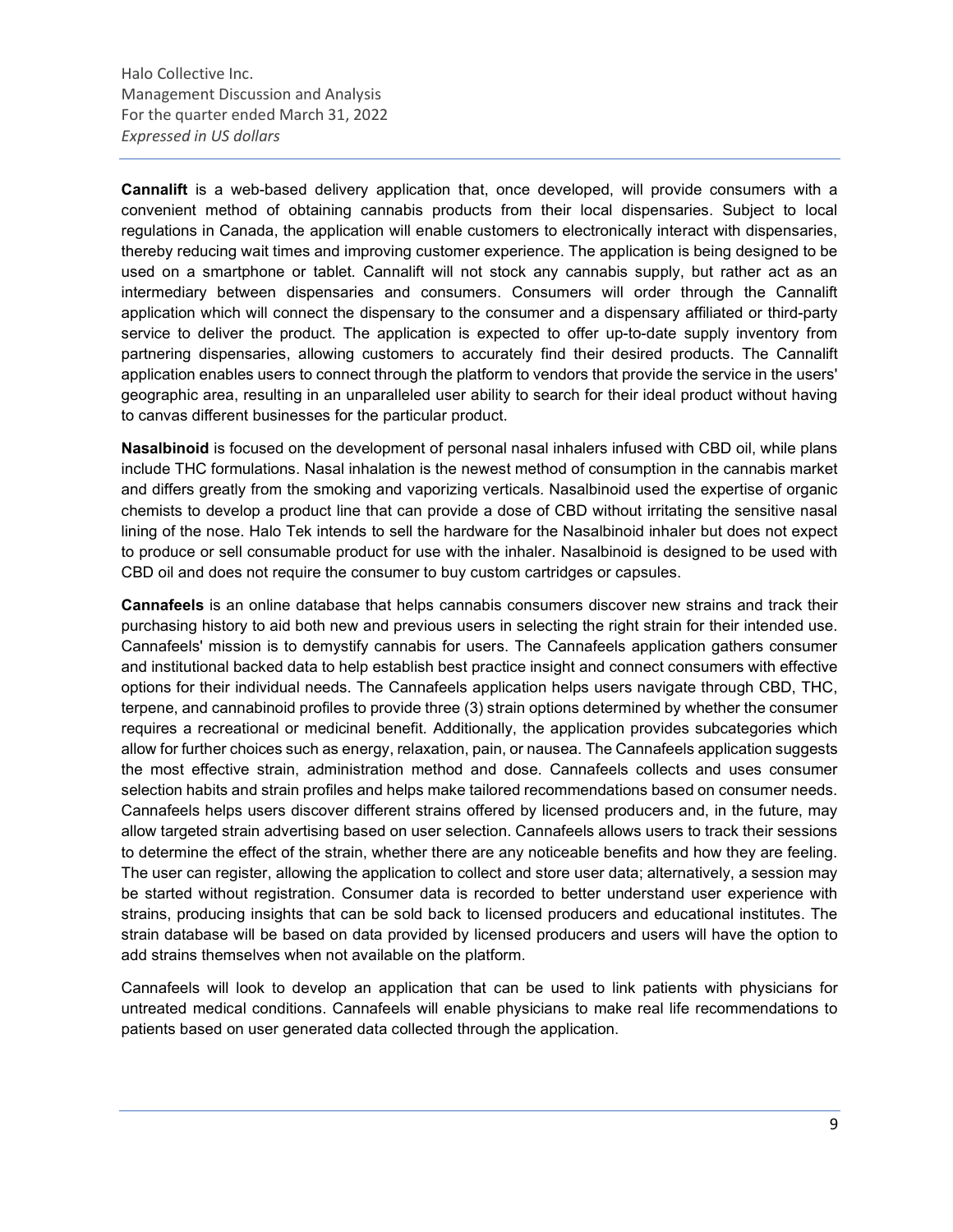1275111 is a Vancouver-based company that has developed a patent pending technology for cannabinoid filtration and purification technology, which Halo Tek intends to license to third party manufacturers and processors of cannabis products.

### Specialized Skill and Knowledge

Halo Tek utilizes a centralized hub and spoke management system that accommodates the technologies and their corresponding divisions. The management team is core and addresses each business vertical on its development, intellectual property, marketing, production, and supply chain. Rather than using six (6) different teams, one for each division, Halo Tek maintains a single team.

Halo Tek outsources the implementation and maintenance of technology. Halo Tek has engaged with a contractor who, once hired, will sub-contract further with programmers and developers to roll out websites and mobile applications. The contractor is a technology firm for global clients specializing in state-of-theart end-to-end design solutions in the domain of software engineering, machine learning, and managed information technology services. Its seasoned technology experts include software engineers (backend, frontend and mobile), solutions architects, data scientists, and business intelligence. The contractor is the technical and engineering partner for Halo Tek's core businesses.

The contractor's services include an e-commerce management platform that manages numerous products and listings with minimal overhead or costs. The contractor company will provide the online marketing funnel as follows: on-board product, digital content production, platform listings, account management, reporting and data insights and traffic flow optimizations.

The contractor will provide bespoke web development and digital media. The contractor company will subcontract the development of websites and mobile applications.

#### Marketing and Sales/Distribution Channels

Initially, Halo Tek expects to focus on the roll-out of the websites and applications associated with Cannalift, Cannafeels and DispensaryTrack, and the AccuDab Pen and Nasalbinoid inhaler in the California and Oregon markets, with an expected larger eventual roll-out in additional states and Canada.

To date, Halo Tek has not commenced sales or revenue generating operations. Halo Tek has created the infrastructure for:

- sales and marketing for each of the subsidiaries with individual budgets managed at the corporate level;
- client relationships with dispensaries; and
- management and development of mobile applications and websites.

The following are key strategies for targeting and distributing Halo Tek's products and services:

 developing Halo Tek's e-commerce website, where products will be offered for sale to customers in the United States and Canada. Products will also be featured and advertised through the mobile application and linked for direct purchase via the e-commerce website. The e-commerce platform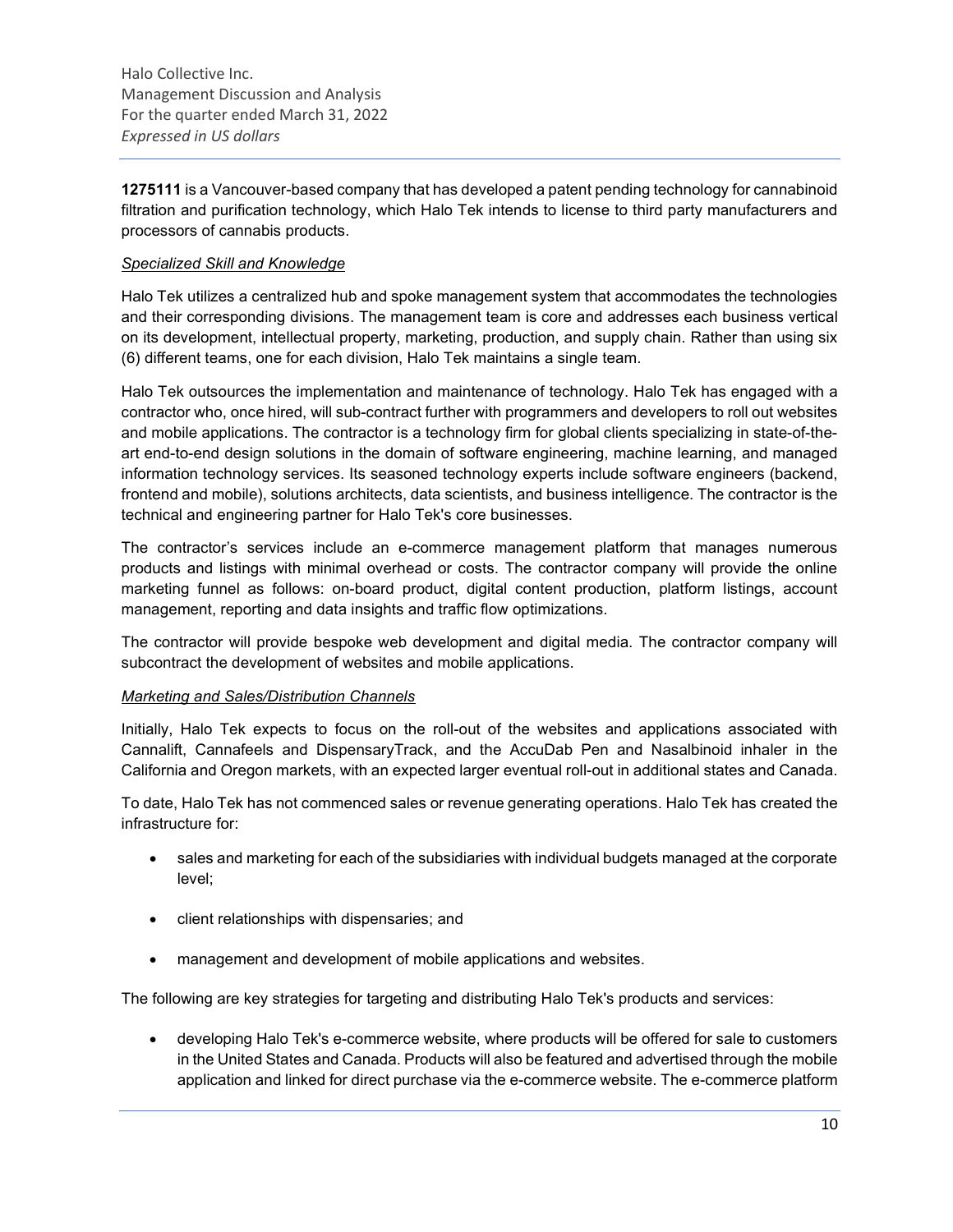is expected to launch in August 2022, with the ability to fulfil direct sales to the United States and Canada;

- Halo Tek is working to establish and develop retail distribution agreements with dispensaries in the United States through Halo's network and will seek to establish retail distribution networks in Canada. Halo Tek will seek to gain market exposure and brand awareness. Halo Tek is affiliated with cannabis industry leaders and their professional networks within the cannabis industry. Promotions through established cannabis connoisseurs, reputable producers and leading cannabis retailers will help push growth through word-of-mouth;
- to drive revenue and awareness, Halo Tek plans to deploy a data-driven digital marketing strategy to promote the mobile applications, using a multi-layered and multi-channel approach, through social media, search, and the dispensary network, and;
- the product marketing program includes plans to engage in targeted advertising, influencer marketing and social media marketing. Additionally, Halo Tek intends to drive marketing campaigns through a variety of channels including targeted promotions and business development efforts; and
- Halo Tek will utilize the numerous trade shows that occur on a quarterly basis to meet new potential cannabis retailers and customers. Examples of trade shows are Lift & Co. Cannabis Expo, O'Cannabiz and The Cannabis Cup. By attending trade shows in different geographic locations, Halo Tek can further develop its expansion plan.

### Intangible Properties

Halo Tek's trade secrets are its most valuable intangible assets and are at the centre of Halo Tek's intellectual property strategy. Halo Tek's trade secrets are further protected because of copyright and trademark applications in connection with Halo Tek's public facing products and services.

### Trade secrets

Trade secret protection enables Halo Tek to protect its competitive advantage and to leverage intangible assets to advance a platform business model that connects diverse market participants to consumers. Halo Tek's trade secrets primarily include the software coding of the mobile applications for Cannafeels, Cannalift, DispensaryTrack, and SEO.

### Patent protection

1275111 has submitted a patent application for its filtration and purification technology. 1275111's patent will serve as further protection of its intellectual property assets. The patent application was filed on December 17, 2021, and is pending.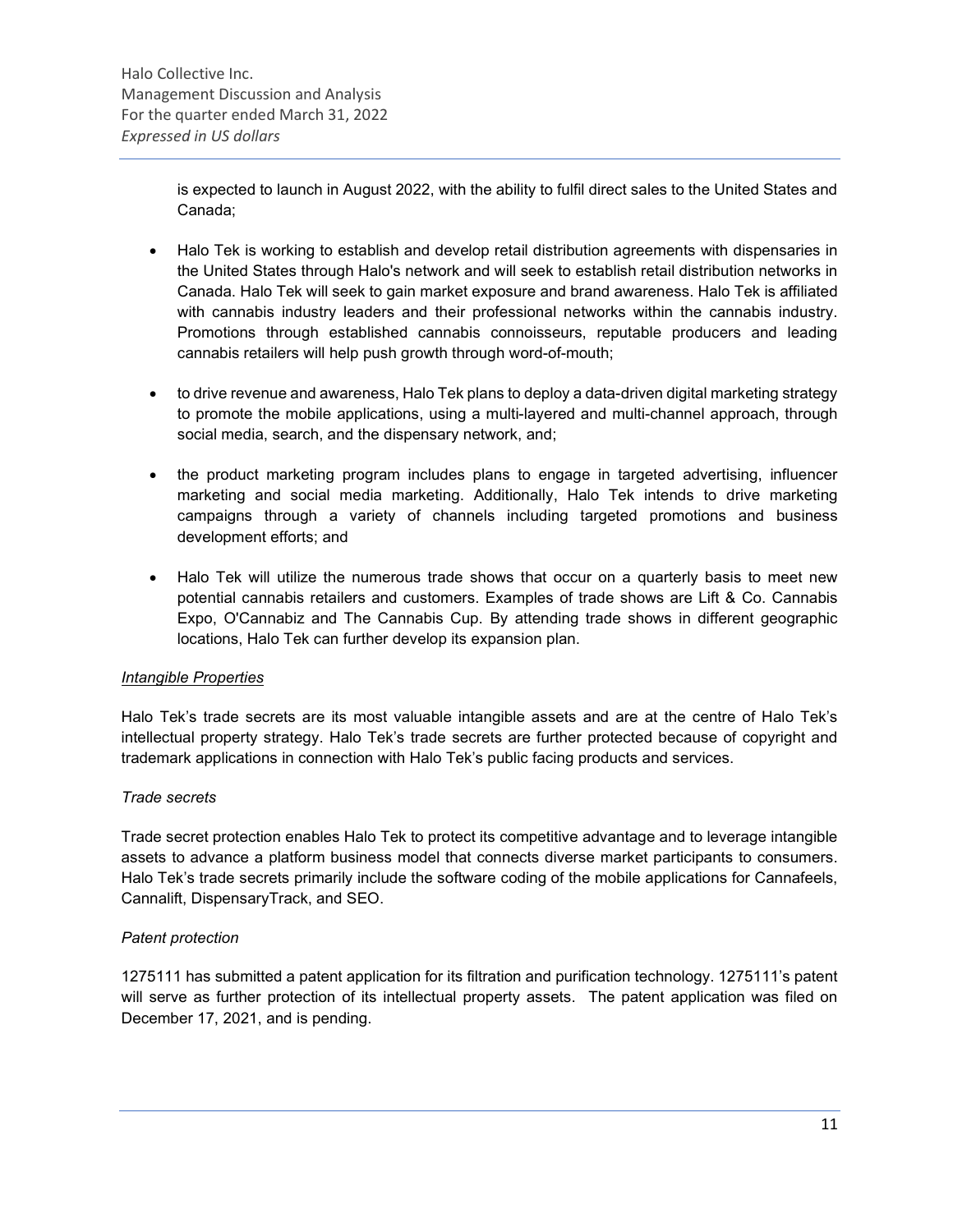## Copyright

Halo Tek intends to copyright the mobile application branding of Cannafeels, Cannalift and DispensaryTrack, the user interface/user experience, design, related marketing content and functionality. Halo Tek has not yet submitted applications for copyright protection.

### Trademark registration

Halo Tek intends to apply for trademark protection of product and service names and potentially other goto-market naming conventions with partners and other market participants, particularly in connection with Cannafeels, Cannalift, DispensaryTrack, AccuDab and Nasalbinoid. Trademarks are market facing and are intended to designate the origin of the product and service being offered. Halo Tek may enter into commercial agreements to display their trademarks on third party products or services. Halo Tek has not yet submitted applications for trademark registration.

#### Akanda

On July 30, 2021, Akanda announced the engagement of Boustead Securities, LLC as Akanda's exclusive financial advisor to explore financing and acquisition opportunities as it seeked to scale the African cultivation assets it is proposing to acquire from Halo Collective Inc. Boustead Securities is an investment banking firm that advises clients on capital raises, mergers and acquisitions, and restructuring assignments in a wide array of industries and circumstances, including in the cannabis sector.

- Akanda plans to combine the scaled production capabilities of Bophelo, a Lesotho -based cultivation and processing campus, located in the world's first Special Economic Zone (SEZ) containing a cannabis growth operation, with distribution and route-to-market through Canmart, a UK-based fully approved pharmaceutical importer and distributor which supplies pharmacies and clinics within the UK;
- Prior to the completion of the sale of Bophelo and Canmart to Akanda (the "Transaction"), Akanda completed an internal reorganization, pursuant to which each Bophelo and Canmart became, directly or indirectly, wholly owned subsidiaries of Cannaheath Limited ("Cannahealth"), which will be a direct wholly owned subsidiary of Akanda (the "Reorganization"). In accordance with the terms of the agreement, Halo Collective exchanged 100% of the issued and outstanding shares of Cannahealth to Akanda in exchange for 13,129,212 common shares in the capital of Akanda, representing aggregate consideration of US\$13,129,212, which is equal to Halo's book value of Bophelo and Canmart;
- Halo funded Bophelo and Canmart for an amount of approximately \$6.6 million, which was converted into Akanda shares at the time of the listing of Akanda Corp. on the NASDAQ.
- On March 14, 2022, Akanda completed its initial public offering of 4,000,000 common shares at a price of \$4.00 per share to the public for a total of \$16,000,000 of gross proceeds to Akanda (the "Offering"), prior to deducting underwriting discounts, commissions, and other Offering expenses.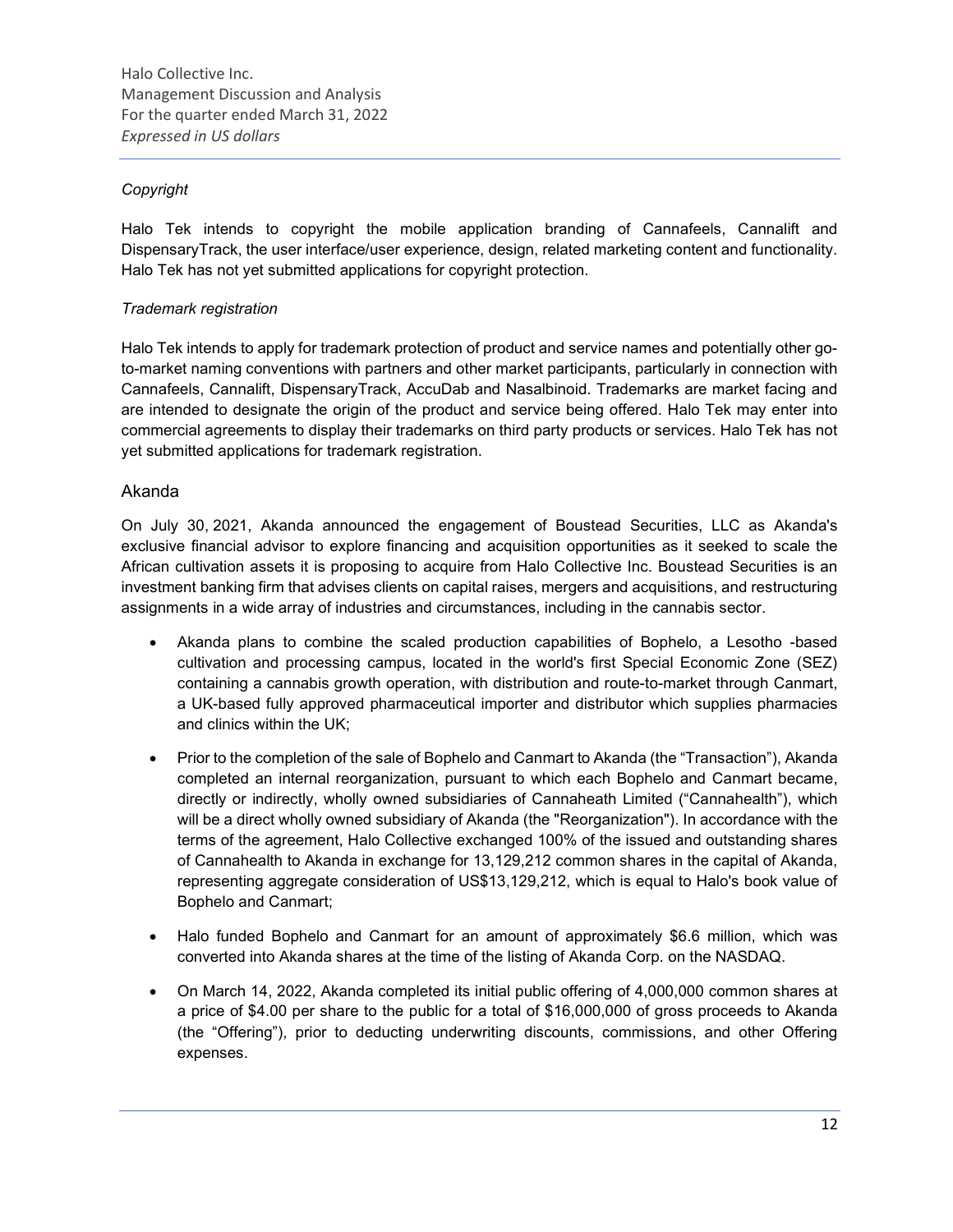On March 31, 2022, the fair market value of the Company's investment in Akanda was \$90,640,799. The Company is currently subject to a lock up of its shares post IPO that occurred on March 15, 2022.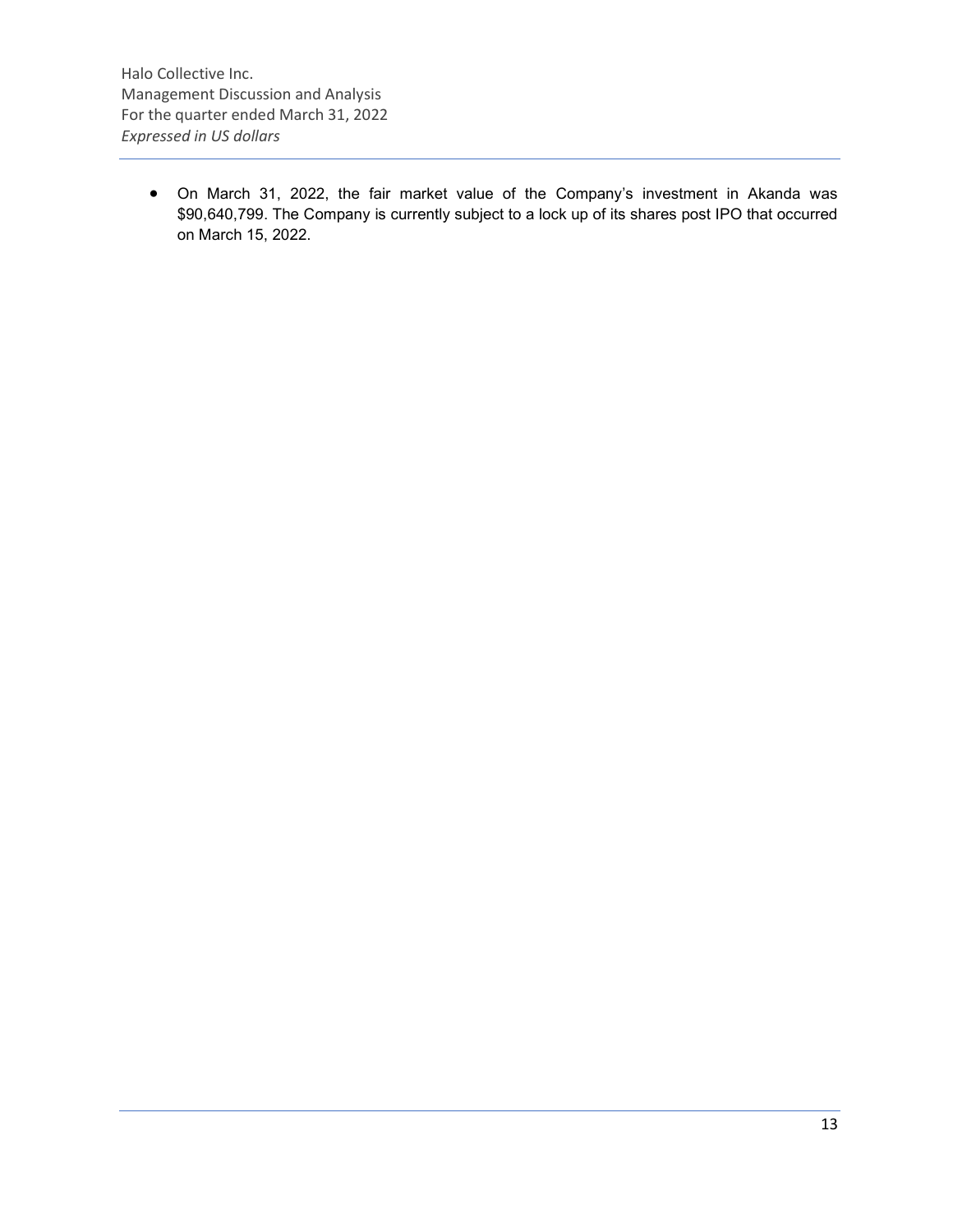## Overall performance

The following table summarizes the Company's results of operations for the period indicated:

#### Summary condensed interim consolidated statement of income - expressed in US dollars

|                                                                            |                 | For the 3 months ended: |
|----------------------------------------------------------------------------|-----------------|-------------------------|
|                                                                            | March 31, 2022  | March 31, 2021          |
|                                                                            |                 |                         |
| Revenue                                                                    | \$<br>7,562,125 | \$<br>9,939,103         |
| Reported gross profit                                                      | 1,247,116       | 1,955,776               |
| Gross margin                                                               | 16.5%           | 19.7%                   |
| Unrealized fair value (gain) loss on growth of biological assets           |                 | (167, 111)              |
| Realized fair value (gain) loss included in the cost of inventory sold     | 166,753         | 411,905                 |
| Gross profit excluding biological assets and impairments                   | 1,413,869       | 2,200,570               |
| Gross margin                                                               | 18.7%           | 22.1%                   |
| Net loss                                                                   | (13,784,988)    | (9,067,681)             |
| Net comprehensive loss                                                     | (13, 152, 671)  | (8,570,121)             |
| Net loss per share, basic and diluted                                      | \$<br>(0.28)    | \$<br>(0.56)            |
| Weighted average number of outstanding common shares, basic and<br>diluted | 49,004,882      | 16,100,994              |

- Revenues in the three months ended March 31, 2022 were \$7,562,125 net of inter-company eliminations, compared to \$9,939,103 in the three months ended March 31, 2021, a 23.9% decrease.
- Total sales were 4,744,642 grams (three months ended March 31, 2021: 5,729,257 grams), a 17.2% decrease. Flower sales decreased by 21.0% to 929,893 grams (three months ended March 31, 2021: 1,176,591 grams), sales of pre-rolls increased by 253.9% to 646,980 grams (three months ended March 31, 2021: 182,822 grams), no trim and fresh frozen sales (three months ended March 31, 2021: Nil grams), oils and extract sales decreased by 51.1% to 1,261,930 grams (three months ended March 31, 2021: 2,580,153 grams) and edibles sales decreased by 17.9% to 128,607 grams (three months ended March 31, 2021: 157,769 grams);
- ANM reported revenues of \$6,413,836 for the three months ended March 31, 2022 (three months ended March 31, 2021: \$4,418,547), an 45.2% increase. MDT reported revenues of \$2,152,788 for the three months ended March 31, 2022 (three months ended March 31, 2021: \$1,913,929), an 12.5% increase. Coastal Harvest reported revenues of \$791,729 for the three months ended March 31, 2022 (three months ended March 31, 2021: \$196,299), an 303.3% increase. Halo Winberry reported revenues of \$605,934 for the three months ended March 31, 2022 (three months ended March 31, 2021: \$3,410,328), an 82.4% decrease. Kushbar added revenues of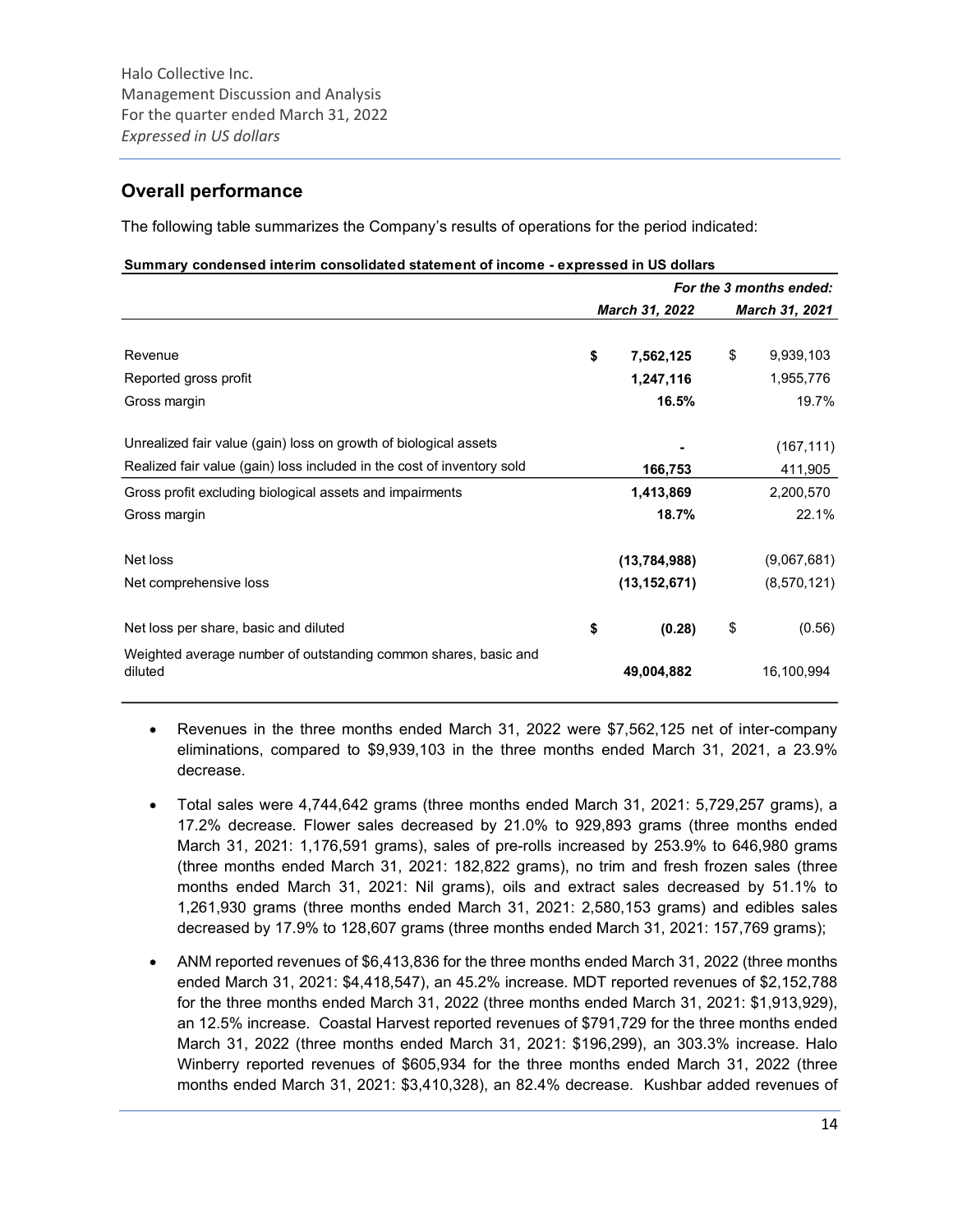\$637,583 in the three months ended March 31, 2022. Kushbar was consolidated in July of 2021. Halo PDX added revenues of \$3,664,002 in the three months ended March 31, 2022. Halo PDX was consolidated in January of 2022. LKJ11 added revenues of \$32,797 in the three months ended March 31, 2022. LKJ11 started operation in March of 2022;

- The Company reported a gross profit of \$1,247,116 (three months ended March 31, 2021: gross profit \$1,955,776). Adjusted for the loss on biological assets of \$166,753 included in the costs of goods sold, the gross profit was \$1,413,869 (three months ended March 31, 2021: gross profit \$2,200,570);
- The reported gross margin was 16.5% (three months ended March 31, 2021: 19.7%). Adjusted for gains and losses on the value of biological assets charged to the cost of goods sold, the gross margin was 18.7% (three months ended March 31, 2021: 22.1%);
- In the three months ended March 31, 2022, the loss before interest, tax, depreciation & amortization and adjusted for non-cash items ("adjusted EBITDA<sup>1</sup> ") was \$3,904,287 (three months ended March 31, 2021; loss \$6,032,070). Operating expenditures were \$10,625,660 (three months ended March 31, 2021: \$9,342,398);
- $\bullet$  In the three months ended March 31, 2022, the Company raised \$9,236,644 from debt financing, and \$1,641,968 from convertible debentures. Net of a reduction in lease obligations, total capital raised was \$10,389,746 (three months ended March 31, 2021: \$15,902,657). Cash inflow was \$135,443 in the three months ended March 31, 2022 (three months ended March 31, 2021: cash inflow \$7,571,540);
- As of March 31, 2022, the Company had unrestricted cash available in the amount of \$1,889,494 and a working capital surplus of \$11,983,858.

<sup>&</sup>lt;sup>1</sup> Adjusted EBITDA is a non-IFRS financial measure. Please refer to the section entitled "Reconciliation of Non-GAAP Financial Measures".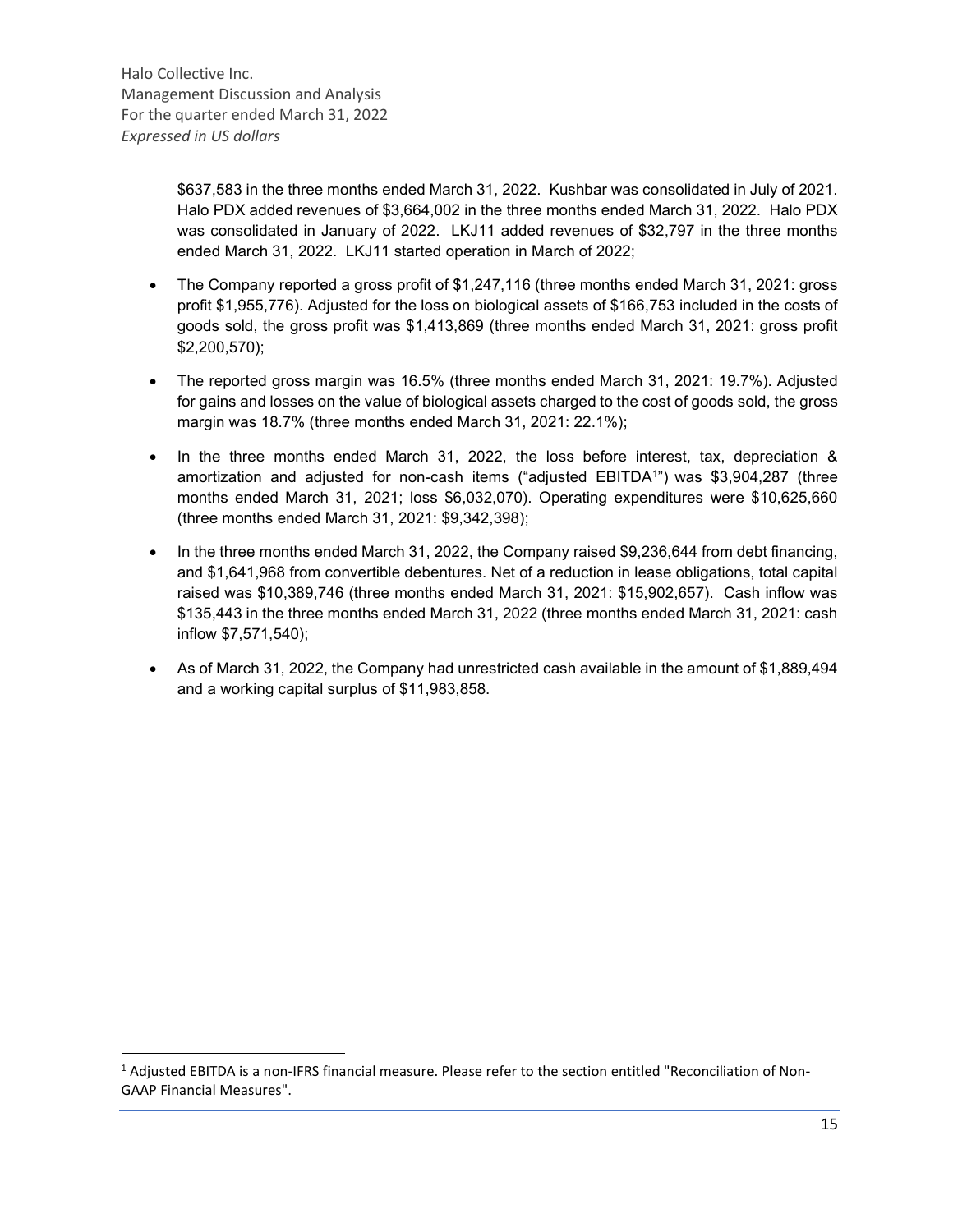## Results of operations for the three months ended March 31, 2022

|                                                                            |                 | For the 3 months ended: |
|----------------------------------------------------------------------------|-----------------|-------------------------|
|                                                                            | March 31, 2022  | March 31, 2021          |
|                                                                            |                 |                         |
| Revenue                                                                    | \$<br>7,562,125 | \$<br>9,939,103         |
| Cost of finished cannabis inventory sold                                   | 6,148,256       | 7,738,533               |
| Gross profit ex change in FV biological assets                             | 1,413,869       | 2,200,570               |
| Unrealized fair value (gain) loss on growth of biological assets           |                 | (167, 111)              |
| Realized fair value (gain) loss included in the cost of inventory sold     | 166,753         | 411,905                 |
| Gross profit                                                               | 1,247,116       | 1,955,776               |
| Net loss                                                                   | (13, 784, 988)  | (9,067,681)             |
| Net comprehensive loss                                                     | (13, 152, 671)  | (8,570,121)             |
| Net loss per share, basic and diluted                                      | \$<br>(0.28)    | \$<br>(0.56)            |
| Weighted average number of outstanding common shares, basic and<br>diluted | 49,004,882      | 16,100,994              |
| <b>Total assets</b>                                                        | 117,737,829     | 133,903,098             |
| Long-term financial liabilities                                            | 13,069,882      | 20,147,988              |

#### Selected financial information - expressed in US dollars

The following section provides details of the Company's financial performance for the three months ended March 31, 2022, compared to the three months ended March 31, 2021. The Company's Condensed Interim Consolidated Financial Statements have been prepared in accordance with International Financial Reporting Standards ("IFRS") as are issued by the International Accounting Standards Board ("IASB"). The information in this MD&A is presented on the same basis as the Condensed Interim Consolidated Financial Statements and should be read in conjunction with the Condensed Interim Consolidated Financial Statements and the accompanying notes.

### Revenue

KPI's

Revenues in the three months ended March 31, of 2022 were \$7,562,125 compared to \$9,939,103 in the three months ended March 31, 2021, a 23.9% decrease.

|            | Flower    |            | Pre-rolls |    |          | Trim & fresh frozen      |     | Oils & extracts          |           |    | Edibles |          |    |          |
|------------|-----------|------------|-----------|----|----------|--------------------------|-----|--------------------------|-----------|----|---------|----------|----|----------|
|            | Volume    | Price      | Volume    |    | Price    | Volume                   |     | Price                    | Volume    |    | Price   | Volume   |    | Price    |
|            |           |            |           |    |          |                          |     |                          |           |    |         |          |    |          |
| Q1 2021    | 1,176,591 | \$<br>1.53 | 182,822   | \$ | 5.31     | $\overline{\phantom{a}}$ |     | -                        | 2,580,153 | S  | 2.49    | 157.769  | \$ | 4.75     |
| Q4 2021    | 1,525,764 | \$<br>0.90 | 171,756   | £. | 4.31     | 6,930,106                | \$. | 0.05                     | 1,164,698 | S  | 5.26    | 114.852  | \$ | 1.48     |
| Q1 2022    | 929,893   | \$<br>1.56 | 646,980   | ъ  | 1.34     |                          |     | $\overline{\phantom{a}}$ | 1,261,930 | \$ | 5.88    | 129,607  | \$ | 1.66     |
| Change YoY | $-21.0%$  | 1.7%       | 253.9%    |    | $-74.7%$ | N/A                      |     | N/A                      | $-51.1%$  |    | 136.6%  | $-17.9%$ |    | $-65.0%$ |
| Change QoQ | $-39.1%$  | 72.3%      | 276.7%    |    | $-68.9%$ | $-100.0%$                |     | $-100.0%$                | 8.3%      |    | 11.9%   | 12.8%    |    | 12.8%    |
|            |           |            |           |    |          |                          |     |                          |           |    |         |          |    |          |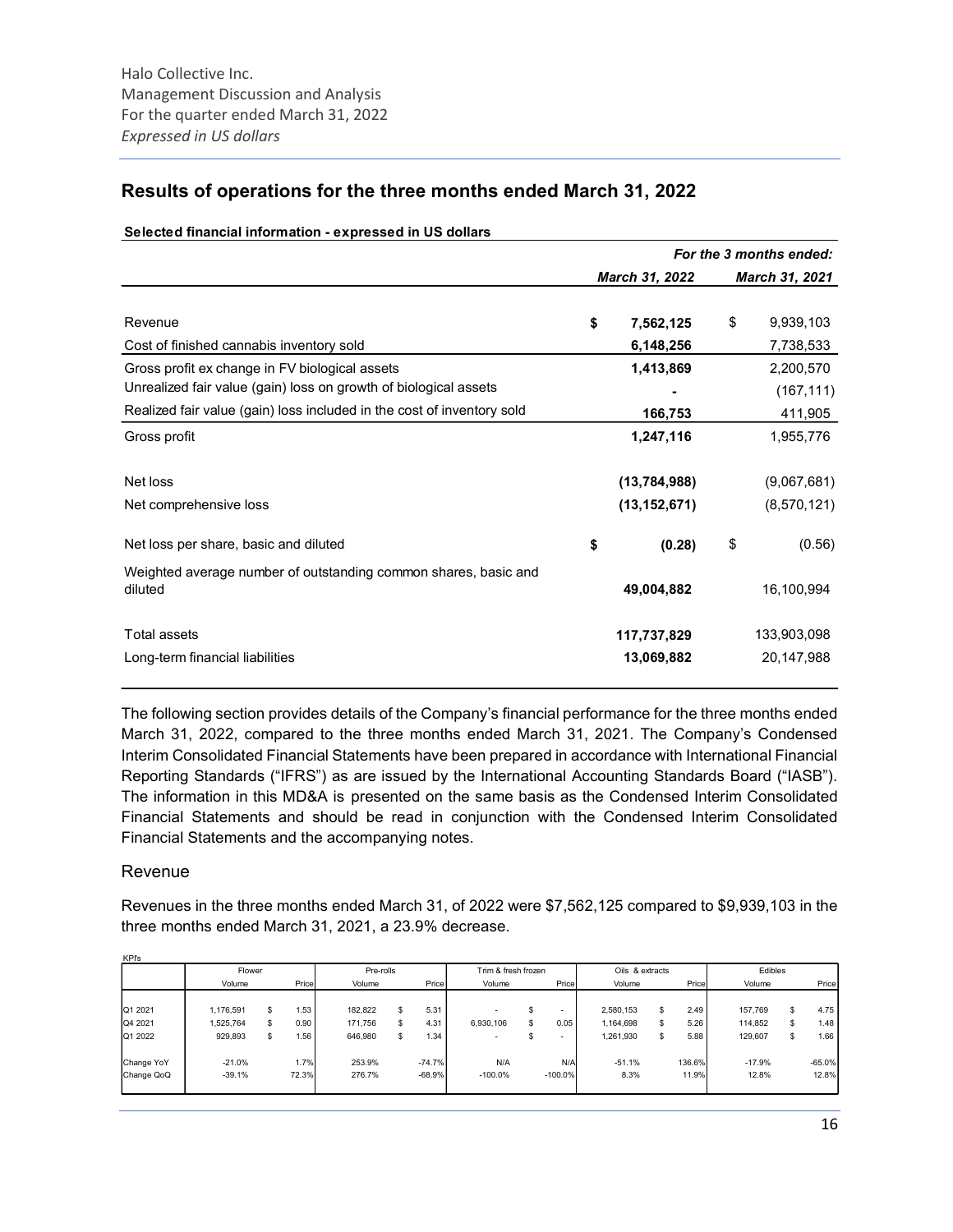Total sales were 4,744,642 grams (three months ended March 31, 2021: 5,729,257 grams), a 17.2% decrease. Flower sales decreased by 21.0% to 929,893 grams (three months ended March 31, 2021: 1,176,591 grams), sales of pre-rolls increased by 253.9% to 646,980 grams (three months ended March 31, 2021: 182,822 grams), no trim and fresh frozen sales (three months ended March 31, 2021: Nil grams), oils and extract sales decreased by 51.1% to 1,261,930 grams (three months ended March 31, 2021: 2,580,153 grams) and edibles sales decreased by 17.9% to 128,607 grams (three months ended March 31, 2021: 157,769 grams).

ANM reported revenues of \$6,413,836 for the three months ended March 31, 2022 (three months ended March 31, 2021: \$4,418,547), an 45.2% increase. MDT reported revenues of \$2,152,788 for the three months ended March 31, 2022 (three months ended March 31, 2021: \$1,913,929), an 12.5% increase. Coastal Harvest reported revenues of \$791,729 for the three months ended March 31, 2022 (three months ended March 31, 2021: \$196,299), an 303.3% increase. Halo Winberry reported revenues of \$605,934 for the three months ended March 31, 2022 (three months ended March 31, 2021: \$3,410,328), an 82.4% decrease. Kushbar added revenues of \$637,583 in the three months ended March 31, 2022. Kushbar was consolidated in July of 2021. Halo PDX added revenues of \$3,664,002 in the three months ended March 31, 2022. Halo PDX was consolidated in January of 2022. LKJ11 added revenues of \$32,797 in the three months ended March 31, 2022. LKJ11 started operation in March of 2022.

ANM - Three months ended March 31, 2022

|            | Flower     |        | Pre-rolls  |          |                          | Trim & fresh frozen | Oils & extracts |          | Edibles   |              |
|------------|------------|--------|------------|----------|--------------------------|---------------------|-----------------|----------|-----------|--------------|
|            | Volume     | Price  | Volume     | Price    | Volume                   | Price               | Volume          | Price    | Volume    | Price        |
|            |            |        |            |          |                          |                     |                 |          |           |              |
| Q1 2021    | 705.970 \$ | 1.24   | 98,038 \$  | 2.06     | $\sim$                   |                     | 396.511         | 6.99     | 119.901   | 4.94<br>- \$ |
| Q4 2021    | 504,233 \$ | 0.72   | 96,451 \$  | 1.85     | $\overline{\phantom{a}}$ | ъ.                  | 280.674         | 6.46     | 41,410 \$ | 2.17         |
| Q1 2022    | 716,142 \$ | 1.76   | 571,199 \$ | 1.15     | $\sim$                   | ъ<br>-              | 772.478         | 5.62     | 71,161    | 2.23<br>- \$ |
|            |            |        |            |          |                          |                     |                 |          |           |              |
| Change YoY | 1.4%       | 41.8%  | 482.6%     | $-44.0%$ | N/A                      | N/A                 | 94.8%           | $-19.7%$ | $-40.7%$  | $-54.8%$     |
| Change QoQ | 42.0%      | 144.2% | 492.2%     | $-37.6%$ | N/A                      | N/A                 | 175.2%          | $-13.0%$ | 71.8%     | 2.9%         |
|            |            |        |            |          |                          |                     |                 |          |           |              |

In the three months ended March 31, 2022, ANM, the facility in Oregon, sold 2,130,980 grams of oil and extracts, flower, pre-rolls, and edibles (three months ended March 31, 2021: 1,320,420 grams), a 61.4% increase. Sales of oils and extracts were 772,478 grams (three months ended March 31, 2021: 396,511 grams), a 94.8% increase. The wholesale price of oils and extracts decreased by 19.7% to \$5.62 per gram (three months ended March 31, 2021: \$6.99 per gram). Sales of edibles were 71,161 grams (three months ended March 31, 2021: 119,901 grams), a 40.7% decrease. The wholesale price of edibles decreased by 54.8% to \$2.23 per gram (three months ended March 31, 2021: \$4.94 per gram). Flower sales in the three months ended March 31, 2022, were 716,142 grams (three months ended March 31, 2021: 705,970 grams), a 1.4% increase. The wholesale price of flower increased by 41.8% to \$1.76 per gram (three months ended March 31, 2021: \$1.24 per gram). Pre-roll sales were 571,199 grams (three months ended March 31, 2021: 98,038 grams), a 482.6% increase. The wholesale price of pre-rolls decreased by 44.0% to \$1.15 per gram (three months ended March 31, 2021: \$2.06 per gram). There were no trim and fresh frozen sales in the period under review.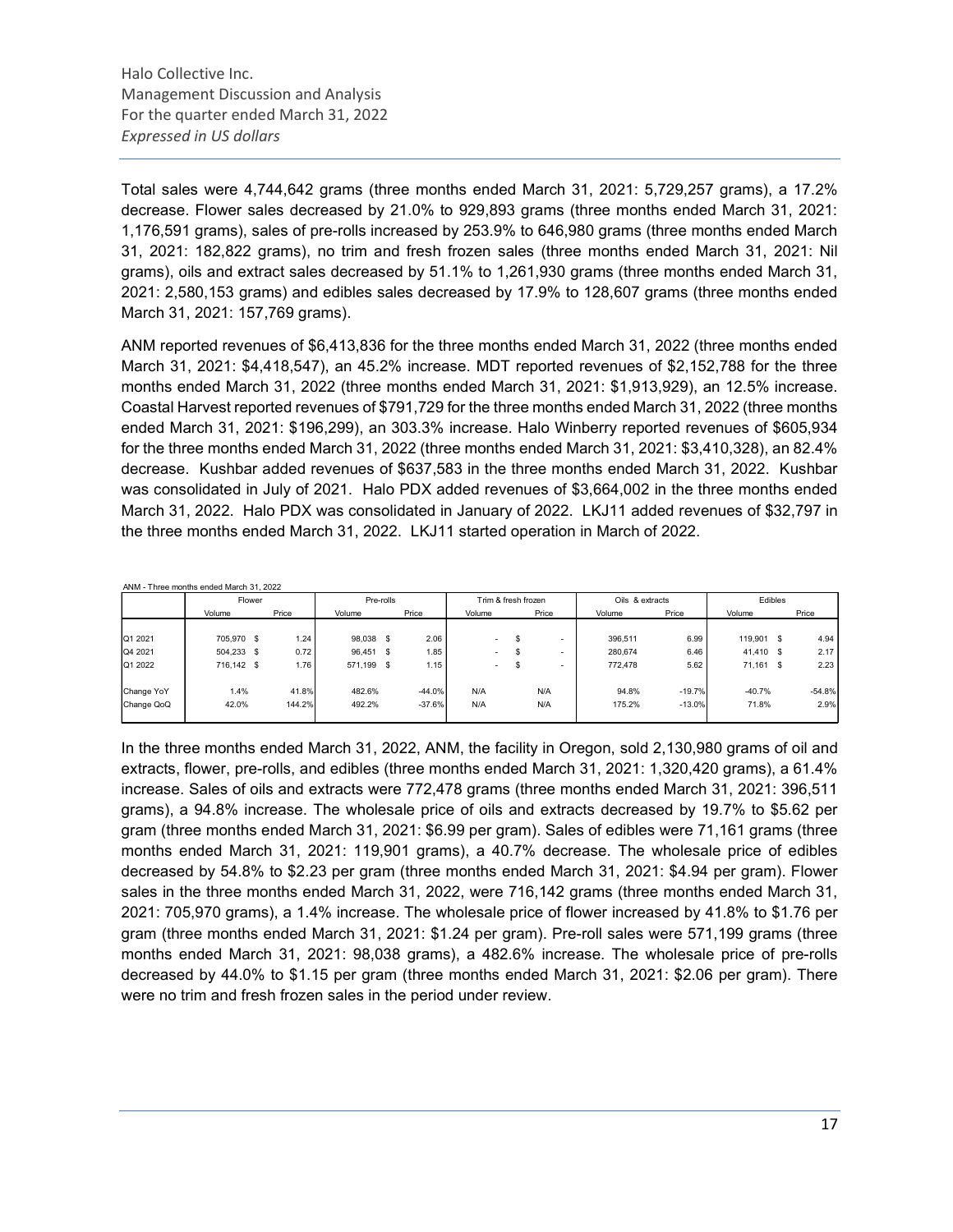|            | Flower   |       |          | Pre-rolls       |    |          | Trim & fresh frozen      |       |                          | Oils & extracts |    |          | Edibles  |     |          |
|------------|----------|-------|----------|-----------------|----|----------|--------------------------|-------|--------------------------|-----------------|----|----------|----------|-----|----------|
|            | Volume   | Price |          | Volume<br>Price |    |          | Volume                   | Price |                          | Volume          |    | Price    | Volume   |     | Price    |
|            |          |       |          |                 |    |          |                          |       |                          |                 |    |          |          |     |          |
| Q1 2021    | 470.621  | S     | 1.69     | 62.669          | \$ | 9.45     |                          | \$    | -                        | 2.030.424       | \$ | 0.93     | 19.827   | \$  | 3.23     |
| Q4 2021    | 995,118  | \$.   | 0.76     | 67,486          | \$ | 7.74     | $\overline{\phantom{a}}$ | \$    | ۰                        | 582,269         | s  | 2.29     | 60,683   | \$. | 0.51     |
| Q1 2022    | 194,421  | \$    | 0.73     | 47,758          | \$ | 2.65     | $\overline{\phantom{a}}$ | S     | $\overline{\phantom{a}}$ | 230,839         | \$ | 1.40     | 40,018   | \$. | 0.27     |
| Change YoY | $-58.7%$ |       | $-56.7%$ | $-23.8%$        |    | $-72.0%$ | N/A                      |       | N/A                      | $-88.6%$        |    | 49.5%    | 101.8%   |     | $-91.7%$ |
| Change QoQ | $-80.5%$ |       | $-3.7%$  | $-29.2%$        |    | $-65.8%$ | N/A                      |       | N/A                      | $-60.4%$        |    | $-39.2%$ | $-34.1%$ |     | $-47.1%$ |

In the three months ended March 31, 2022, Halo Winberry sold 513,036 grams of flower, pre-rolls, oil and extracts and edibles (three months ended March 31, 2021: 3,028,837 grams), a 83.1% decrease. Sales of oils and extracts were 230,839 grams (three months ended March 31, 2021: 2,030,424 grams), a 88.6% decrease. The wholesale price of oils and extracts increased by 49.5% to \$1.40 per gram (three months ended March 31, 2021: \$0.93 per gram). Sales of edibles were 40,018 grams (three months ended March 31, 2021: 19,827 grams), a 101.8% increase. The wholesale price of edibles decreased by 91.7% to \$0.27 per gram (three months ended March 31, 2021: \$3.23 per gram). Flower sales in the three months ended March 31, 2022, were 194,421 grams (three months ended March 31, 2021: 470,621 grams), a 58.7% decrease. The wholesale price of flower decreased by 56.7% to \$0.73 per gram (three months ended March 31, 2021: \$1.69 per gram). Pre-roll sales were 47,758 grams (three months ended March 31, 2021: 62,669 grams), a 23.8% decrease. The wholesale price of pre-rolls decreased by 72.0% to \$2.65 per gram (three months ended March 31, 2021: \$9.45 per gram). There were no trim and fresh frozen sales in the period under review.

|            | MDT - Three months ended March 31, 2022 |                          |           |    |          |                     |    |            |                 |   |          |         |     |          |
|------------|-----------------------------------------|--------------------------|-----------|----|----------|---------------------|----|------------|-----------------|---|----------|---------|-----|----------|
|            | Flower                                  |                          | Pre-rolls |    |          | Trim & fresh frozen |    |            | Oils & extracts |   |          | Edibles |     |          |
|            | Volume                                  | Price                    | Volume    |    | Price    | Volume              |    | Price      | Volume          |   | Price    | Volume  |     | Price    |
|            |                                         |                          |           |    |          |                     |    |            |                 |   |          |         |     |          |
| Q1 2021    |                                         | $\overline{\phantom{a}}$ | 22,115    | \$ | 7.95     |                     | S  | -          | 153,218         | S | 10.91    | 18,041  | \$. | 5.15     |
| Q4 2021    | 26,413                                  | 9.77                     | 7,819     | \$ | 5.16     | 6,930,106           | S  | 0.05       | 301,755         | S | 6.76     | 12,759  | \$. | 3.81     |
| Q1 2022    | 19,331                                  | 2.32                     | 28,023    | S. | 2.96     |                     | \$ | -          | 258,613         | S | 7.60     | 18.428  | \$. | 2.49     |
| Change YoY | N/A                                     | N/A                      | 26.7%     |    | $-62.7%$ | N/A                 |    | N/A        | 68.8%           |   | $-30.3%$ | 2.1%    |     | $-51.7%$ |
| Change QoQ | $-26.8%$                                | $-76.3%$                 | 258.4%    |    | $-42.6%$ | $-100.0\%$          |    | $-100.0\%$ | $-14.3%$        |   | 12.5%    | 44.4%   |     | $-34.7%$ |
|            |                                         |                          |           |    |          |                     |    |            |                 |   |          |         |     |          |

In the three months ended March 31, 2022, MDT, the facility in Ukiah, sold 324,394 grams of distillate, live resin, gummies and pre-rolls (three months ended March 31, 2021: 193,374 grams), a 67.8% increase. MDT sold 19,331 grams of premium flower (three months ended March 31, 2021: Nil) at an average price of \$2.32 per gram, 28,023 grams of pre-rolls (three months ended March 31, 2021: 22,115 grams) at a price of \$2.96 (three months ended March 31, 2021: \$7.95 per gram), 258,613 grams of oils and extracts (three months ended March 31, 2021: 153,218 grams) at a price of \$7.60 (three months ended March 31, 2021: \$10.91 gram) and 18,428 grams of concentrates in edibles (three months ended March 31, 2021: 18,041 grams) at a price of \$2.49 (three months ended March 31, 2021: \$5.15 per gram). There were no trim and fresh frozen sales in the period under review.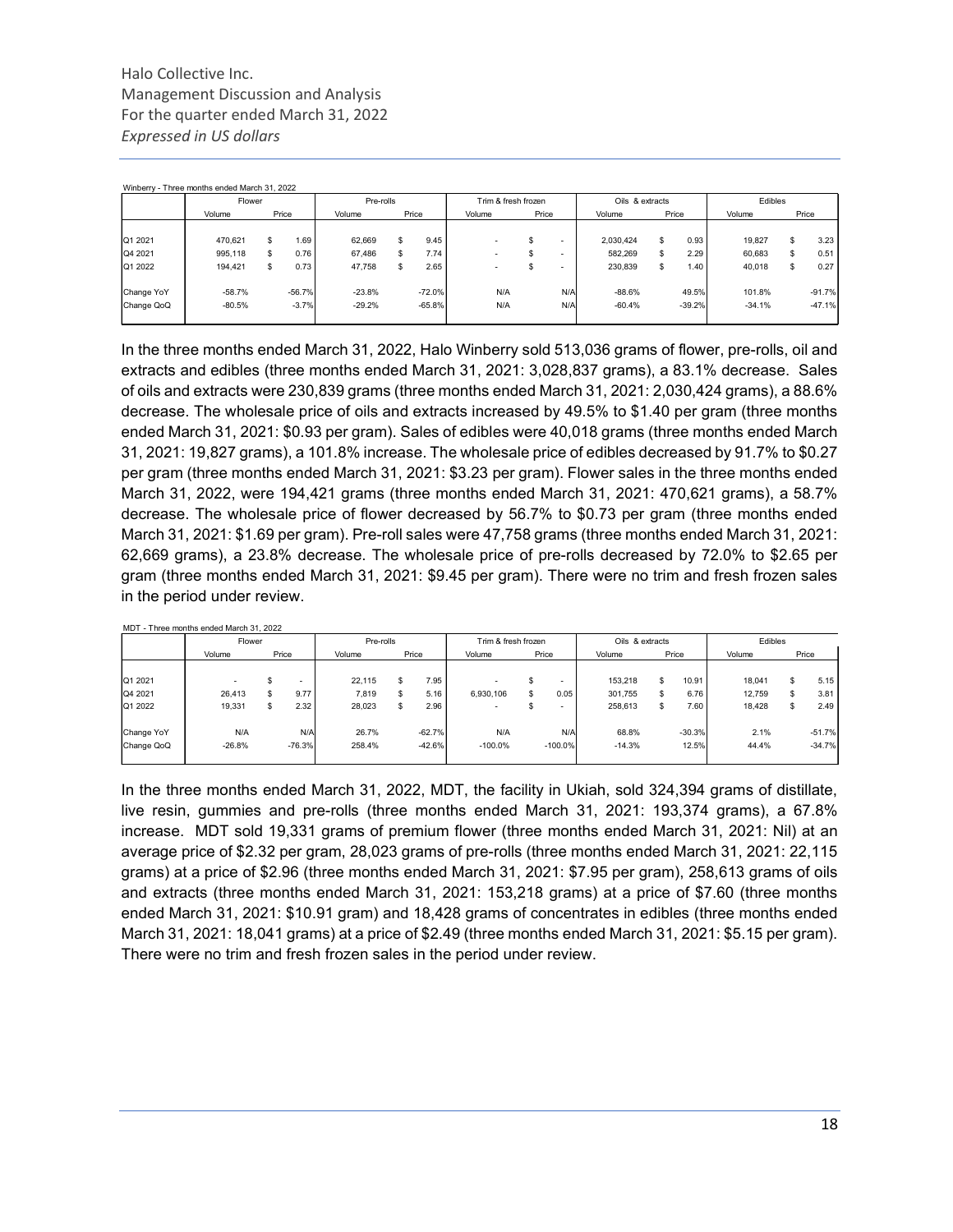|            | Cathedral City - Three months ended March 31, 2022 |       |                          |                          |       |                          |                     |       |                          |                 |    |           |        |         |   |       |
|------------|----------------------------------------------------|-------|--------------------------|--------------------------|-------|--------------------------|---------------------|-------|--------------------------|-----------------|----|-----------|--------|---------|---|-------|
|            | Flower                                             |       |                          | Pre-rolls                |       |                          | Trim & fresh frozen |       |                          | Oils & extracts |    |           |        | Edibles |   |       |
|            | Volume                                             | Price |                          | Volume                   | Price |                          | Volume              | Price |                          | Volume          |    | Price     | Volume |         |   | Price |
|            |                                                    |       |                          |                          |       |                          |                     |       |                          |                 |    |           |        |         |   |       |
| Q1 2021    | 1,160,215                                          | \$.   | 0.11                     |                          |       | $\overline{\phantom{a}}$ |                     | s     | -                        | 26,410          | S  | 2.78      | ۰      |         |   |       |
| Q4 2021    |                                                    |       | $\overline{\phantom{a}}$ | $\overline{\phantom{a}}$ |       | $\overline{\phantom{a}}$ |                     | s     | -                        | 340,217         | s. | 2.75      | -      |         |   |       |
| Q1 2022    |                                                    |       | $\overline{\phantom{a}}$ | $\overline{a}$           | æ     | $\overline{\phantom{a}}$ |                     | s     | $\overline{\phantom{a}}$ | 434,615         | S  | 1.82      | ۰      |         | ъ |       |
| Change YoY | $-100.0%$                                          |       | $-100.00\%$              | N/A                      |       | N/A                      | N/A                 |       | N/A                      | 1545.6%         |    | $-34.42%$ |        | N/A     |   | N/A   |
| Change QoQ | #DIV/0!                                            |       | #DIV/0!                  | N/A                      |       | N/A                      | N/A                 |       | N/A                      | 27.7%           |    | $-33.8%$  |        | N/A     |   | N/A   |
|            |                                                    |       |                          |                          |       |                          |                     |       |                          |                 |    |           |        |         |   |       |

In the three months ended March 31, 2022, the facility in Coastal Harvest sold 434,615 grams of distillate and live resin (three months ended March 31, 2021: 1,186,625 grams) at a price of \$1.82 (three months ended March 31, 2021: \$0.17 per gram. No flower sales in the three months ended March 31, 2022 (three months ended March 31, 2021: 1,160,215 grams).

|         | Halo-PDX - Three months ended March 31, 2022 |       |           |       |        |                     |                 |       |         |       |
|---------|----------------------------------------------|-------|-----------|-------|--------|---------------------|-----------------|-------|---------|-------|
|         | Flower                                       |       | Pre-rolls |       |        | Trim & fresh frozen | Oils & extracts |       | Edibles |       |
|         | Volume                                       | Price | Volume    | Price | Volume | Price               | Volume          | Price | Volume  | Price |
| Q1 2022 | 804.560                                      | 0.79  | 213.330   | 2.25  |        |                     | 321.888         | 7.67  | .839    | 47.07 |

Halo PDX is a new distribution company in Oregon sales started in January 2022. In the three months ended March 31, 2022, Halo PDX sold 1,341,617 grams of flower, pre-rolls, oil and extracts and edibles. In the three months ended March 31, 2022, flower sales were 804,560 grams at a price of \$0.79 per gram, pre-roll sales were 213,330 grams at a price of \$2.25 per gram, oils and extract sales were 321,888 grams at a price of \$7.67 per gram, and edibles sales were 1,839 grams at a price of \$47.07 per gram. There were no trim and fresh frozen sales in the period under review.

### Gross profit and cost of goods sold

The cost of finished cannabis inventory sold was \$6,148,256 in the three months ended March 31, 2022 (three months ended March 31, 2021: \$7,738,533). The realized and unrealized loss in the value of biological assets was a loss of \$166,753 in the three months ended March 31, 2022 (three months ended March 31, 2021: loss of \$244,794). Impairments included in cost of goods sold were Nil in the three months ended March 31, 2022 (three months ended March 31, 2021: impairment Nil).

The Company reported a gross profit of \$1,247,116 (three months ended March 31, 2021: profit \$1,955,776). The difference is pre-dominantly explained by the loss on the value of biological assets in the three months ended March 31, 2021, in comparison with the loss in the three months ended March 31, 2022. In addition, the achieved margin was lower in the three months ended March 31, 2022, in comparison with the three months ended March 31, 2021. Adjusted for the loss on biological assets and impairments included in the costs of goods sold, the gross profit was \$1,413,869 (three months ended March 31, 2021: gross profit \$2,200,570).

The reported gross margin was 16.5% (three months ended March 31, 2021: 19.7%). Adjusted for gains and losses on the value of biological assets charged to the cost of goods sold, the gross margin was 18.7% (three months ended March 31, 2021: 22.1%).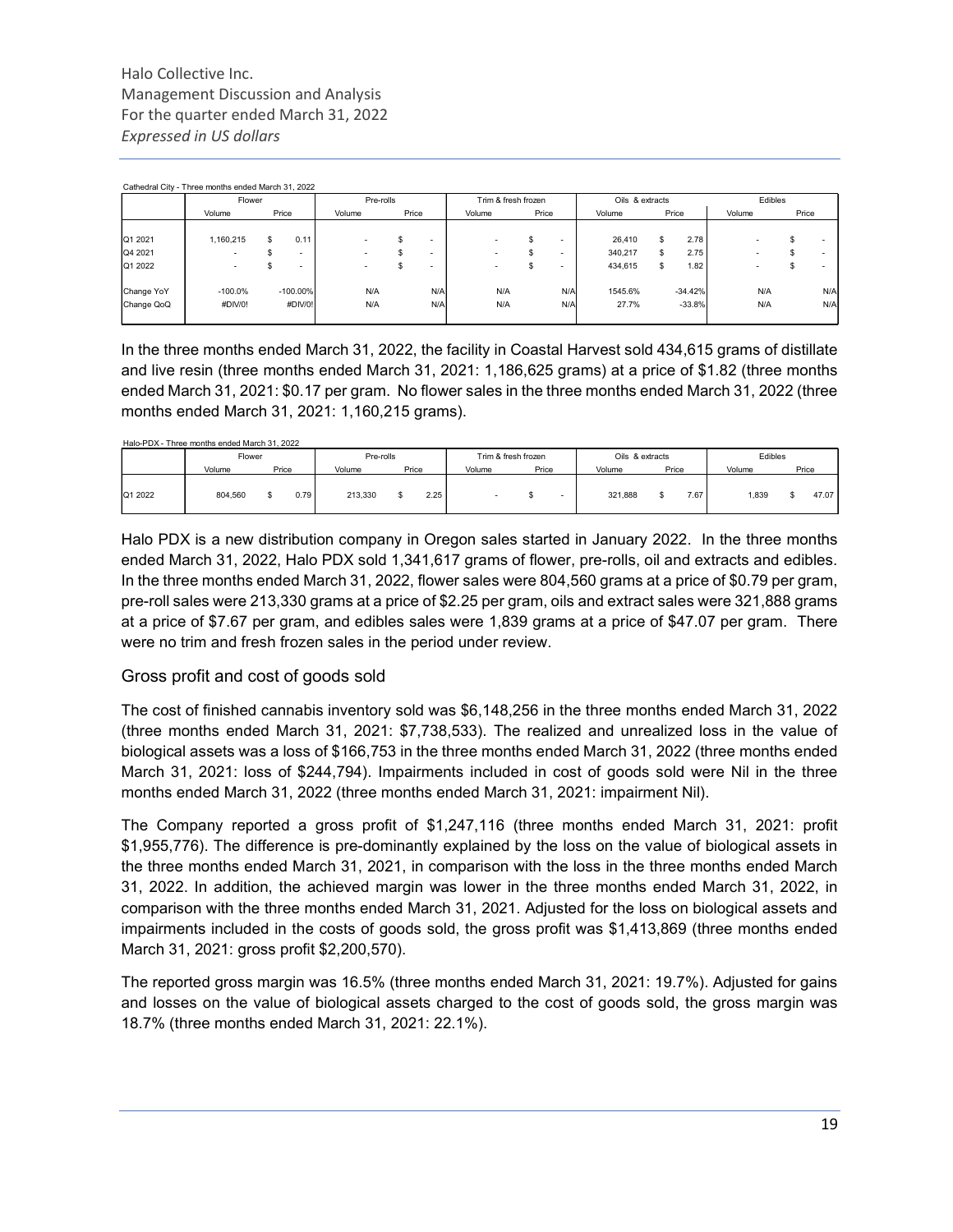| Trim       |         |        |          |
|------------|---------|--------|----------|
|            |         | Trim   |          |
|            | Yield   | Volume | Price    |
|            |         |        |          |
| Q1 2021    | 10.6%   | 22,309 | \$<br>54 |
| Q4 2021    | 12.4%   | 22,151 | \$<br>58 |
| Q1 2022    | 11.8%   | 37,753 | \$<br>47 |
|            |         |        |          |
| Change YoY | 11.5%   | 69.2%  | $-11.5%$ |
| Change QoQ | $-4.7%$ | 70.4%  | $-18.3%$ |
|            |         |        |          |

The trim run was 37,753 pounds at a yield of 11.8%, compared with a run of 22,309 pounds and a yield of 10.6 in the three months ended March 31, 2021. Trim, raw material input for extracts and oils, sold at \$47 per pound compared with \$54 per pound in the three months ended March 31, 2021.The 11.5% decrease in the price of trim was further supported by a 11.5% improvement in the yield. Trim is used at ANM's manufacturing facility. The average price of oils and extracts decreased by 19.7% to \$5.62 per gram (three months ended March 31, 2021: \$6.99 per gram). The improvement in yield and the decrease in the price of trim more than offset the price decrease in oils and extracts.

#### Selected financial information by region – expressed in US dollars

|                                                           | Oregon             | California    | US Others                | Kushbar    | Others          | Corporate       | Total            |
|-----------------------------------------------------------|--------------------|---------------|--------------------------|------------|-----------------|-----------------|------------------|
| Revenue                                                   | \$<br>7.828.876 \$ | 2.110.227 \$  |                          | \$         | \$              | \$              | \$<br>9,939,103  |
| Cost of Cannabis inventory sold                           | 5,974,447          | 1,576,579     | 173,676                  |            | 13,831          |                 | 7,738,533        |
| Gross profit excluding FV changes                         | 1,854,429          | 533,648       | (173, 676)               | ٠          | (13, 831)       |                 | 2,200,570        |
| Realized and unrealized (gain) loss on biological assets  | 411,905            |               | $\overline{\phantom{a}}$ | ٠          | (167, 111)      |                 | 244,794          |
| Gross profit (loss)                                       | 1,442,524          | 533,648       | (173, 676)               | ÷.         | 153,280         | $\sim$          | 1,955,776        |
| Gross margin                                              | 18.4%              | 25.3%         | $-100.0%$                | 0.0%       | $-100.0%$       | 0.0%            | 19.7%            |
| Net loss                                                  | (1,219,858)        | (308, 824)    | (905, 808)               |            | (320, 327)      | (6,312,864)     | (9,067,681)      |
| Adjusted EBITDA                                           | (405, 636)         | (248, 246)    | (486, 964)               |            | (310, 192)      | (4,581,032)     | (6,032,070)      |
| Total assets                                              | 16,885,596         | 5,902,467     | 35,854,502               |            | 30,796,433      | 44,464,100      | 133,903,098      |
| Long-term financial liabilities                           | \$<br>1,509,280 \$ | 377.068 \$    | 6,212,615 \$             | ٠          | \$<br>3,066,000 | \$<br>8,983,025 | \$<br>20,147,988 |
|                                                           |                    |               |                          |            |                 |                 |                  |
| Disclosure by Region - three months ending March 31, 2022 | Oregon             | California    | <b>US Others</b>         | Kushbar    | Others          | Corporate       | Total            |
| Revenue                                                   | \$<br>4.867.944 \$ | 2.023.801 \$  | 32.797 \$                | 637,583 \$ |                 | \$              | \$<br>7,562,125  |
| Cost of Cannabis inventory sold                           | 4,029,159          | 1.617.243     | 69,294                   | 432,560    |                 |                 | 6,148,256        |
| Gross profit excluding FV changes                         | 838,785            | 406,558       | (36, 497)                | 205,023    |                 | ٠               | 1,413,869        |
| Realized and unrealized (gain) loss on biological assets  | 166,753            |               |                          |            |                 |                 | 166,753          |
| Gross profit (loss)                                       | 672,032            | 406,558       | (36, 497)                | 205,023    |                 |                 | 1,247,116        |
| Gross margin                                              | 13.8%              | 20.1%         | $-111.3%$                | 32.2%      | 0.0%            | 0.0%            | 16.5%            |
| Net loss                                                  | (1, 187, 686)      | (105, 162)    | (1,247,996)              | (43, 112)  | (55,803)        | (11, 145, 229)  | (13,784,988)     |
| Adjusted EBITDA                                           | (511, 907)         | 103,015       | (850, 163)               | 1,678      | (55,803)        | (2,591,107)     | (3,904,287)      |
| Total assets                                              | 27,549,637         | 9.959.380     | 20,743,286               | 4,133,762  | 18,764,757      | 36,587,007      | 117,737,829      |
| Long-term financial liabilities                           | \$<br>2.277.449    | \$<br>124.490 | \$<br>3,595,415 \$       | 434,512 \$ |                 | \$<br>6,638,016 | \$<br>13,069,882 |

Disclosure by Region - three months ending March 31, 2021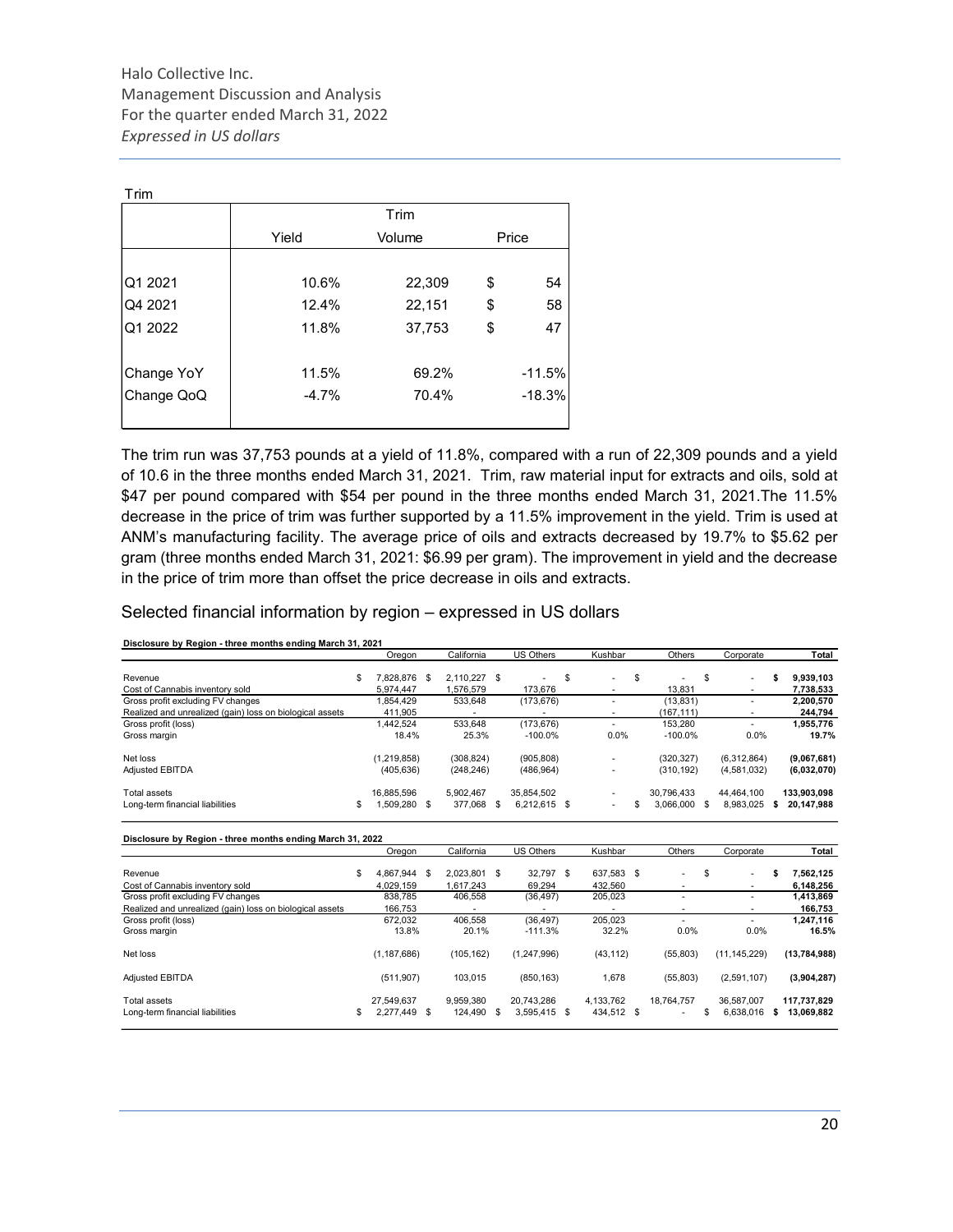#### Operating expenses

#### Operating expenses - expressed in US dollars

|                                      |                       | For the 3 months ended: |
|--------------------------------------|-----------------------|-------------------------|
|                                      | <b>March 31, 2022</b> | <b>March 31, 2021</b>   |
|                                      |                       |                         |
| General and administration           | 1,697,304             | 1,617,792               |
| <b>Salaries</b>                      | 3,431,806             | 1,991,485               |
| Professional fees                    | 3,780,067             | 2,939,023               |
| Sales and marketing                  | 983,764               | 1,507,386               |
| Investor relations                   | 103,137               | 457,476                 |
| Gain on settlements and contigencies | (16, 204)             |                         |
| Share-based compensation             | 645,786               | 829,236                 |
| Total operating expenses             | 10,625,660<br>S.      | 9,342,398               |

The table sets forth operating expenses for the three months ended March 31, 2022, and 2021. In the three months ended March 31, 2022, operating expenses increased to \$10,625,660 (three months ended March 31, 2021: \$9,342,398).

To reduce the cash burn, there has been a drive to reduce overhead expenses at the corporate center.

- In the three months ended March 31, 2022, G&A expenses increased by 4.9% to \$1,697,304 (three months ended March 31, 2021: \$1,617,792). The larger amounts included G&A of \$564,063 at corporate, \$378,287 at ANM, \$262,468 at HLO Peripherals, and \$110,030 at LKJ11;
- In the three months ended March 31, 2022, salaries increased by 72.3% to \$3,431,806 (three months ended March 31, 2021: \$1,991,485). For the three months ended March 31, 2022, salaries at corporate were \$2,615,013, of which \$473,482 were paid in shares;
- In the three months ended March 31, 2022, professional expenses increased by 28.6% to \$3,780,067 (three months ended March 31, 2021: \$2,939,023). For the three months ended March 31, 2022, corporate professional fees were \$3,439,855 included corporate legal fees of \$494,859, other professional fees of \$152,443 and consulting fees of \$2,792,553, of which \$2,244,973 were paid in shares;
- In the three months ended March 31, 2022, sales and marketing expenses decreased by 34.7% to 983,764 (three months ended March 31, 2021: \$1,507,386).
- In the three months ended March 31, 2022, investor relations expenditure was \$103,137 (three months ended March 31, 2021: \$457,476);
- In the three months ended March 31, 2022, the gain on settlements and contingencies was \$16,204 (three months ended March 31, 2021: Nil). They constitute the difference between fair market value and deemed value on share-based payments to staff, executives, directors, and consultants; and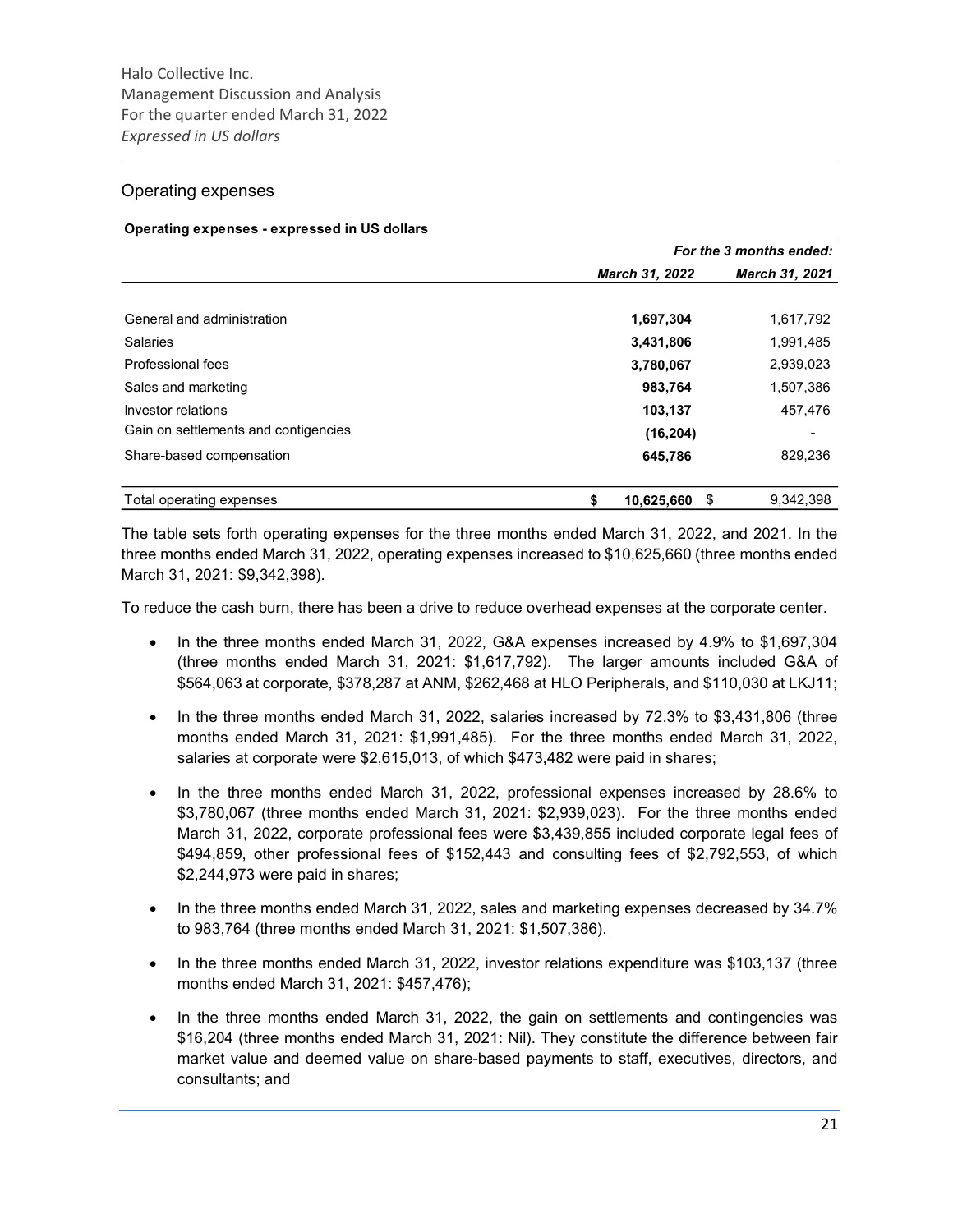• In the three months ended March 31, 2022, share-based compensation was \$645,786 (three months ended March 31, 2021: \$829,236). They constitute the share-based compensation to staff, executives, and directors. It is a non-cash item.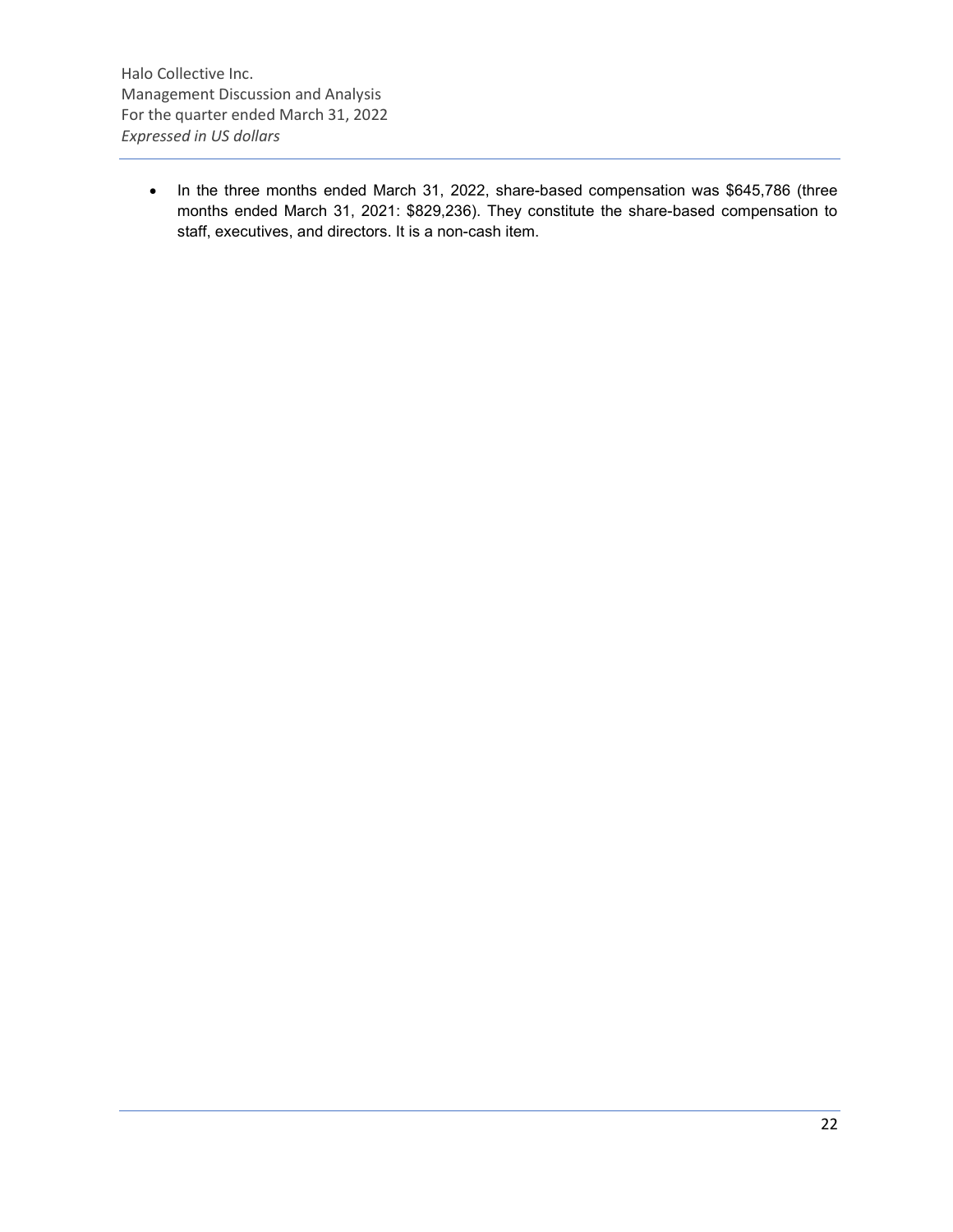## Summary of quarterly results

| Summary of quarterly results                                               |                        |     |                        |     |                         |                        |    |                        |                        |                            |     |                        |
|----------------------------------------------------------------------------|------------------------|-----|------------------------|-----|-------------------------|------------------------|----|------------------------|------------------------|----------------------------|-----|------------------------|
| For three months to:                                                       | <b>Jun-20</b>          |     | Sep-20                 |     | Dec-20                  | <b>Mar-21</b>          |    | <b>Jun-21</b>          | $Sep-21$               | <b>Dec-21</b>              |     | Mar-22                 |
| Revenue                                                                    | \$<br>5,242,961        | S   | 6,829,782              | \$. | 5,119,611               | \$<br>9,939,103        | S  | 9,135,887              | \$<br>8,738,964        | \$<br>8,365,976            | \$. | 7,562,125              |
| Cost of Cannabis inventory sold<br>Gross profit excluding FV changes       | 4,091,160<br>1,151,801 |     | 4,675,810<br>2,153,972 |     | 5,508,948<br>(389, 337) | 7,738,533<br>2,200,570 |    | 6,595,342<br>2,540,545 | 6,996,419<br>1,742,545 | 9,529,934<br>(1, 163, 958) |     | 6,148,256<br>1,413,869 |
| Realized and unrealized (gain) loss on biological assets                   | 124,926                |     | (2,431,481)            |     | 782,603                 | 244,794                |    | 338,073                | 103,349                | 181,825                    |     | 166,753                |
| Gross profit / (loss)                                                      | 1,026,875              |     | 4,585,453              |     | (1, 171, 940)           | 1,955,776              |    | 2,202,472              | 1,639,196              | (1,345,783)                |     | 1,247,116              |
| Gross margin                                                               | 19.6%                  |     | 67.1%                  |     | $-22.9%$                | 19.7%                  |    | 24.1%                  | 18.8%                  | -16.1%                     |     | 16.5%                  |
| Net loss                                                                   | (6,268,465)            |     | (3, 167, 055)          |     | (23, 138, 547)          | (9,067,681)            |    | (11, 251, 079)         | (10,046,109)           | (66, 543, 691)             |     | (13, 784, 988)         |
| Net loss per share                                                         | \$<br>(1.46)           | \$  | (0.56)                 | \$  | (2.45)                  | \$<br>(0.56)           | \$ | (0.57)                 | \$<br>(0.40)           | \$<br>(2.44)               | \$  | (0.28)                 |
| Weighted average number of outstanding common<br>shares, basic and diluted | 4,296,100              |     | 5,653,375              |     | 9,453,702               | 16,100,994             |    | 19,723,440             | 24,918,579             | 27,228,800                 |     | 49,004,882             |
| Total assets                                                               | \$<br>48,016,022       | \$. | 80,407,689             |     | \$87,754,245            | \$133,903,098          |    | \$144,074,887          | \$160,987,162          | \$104,796,919              |     | \$117,737,829          |

The Company's Condensed Interim Consolidated Financial Statements have been prepared in accordance with International Financial Reporting Standards as are issued by the International Accounting Standards Board and are reported in U.S. dollars. The above quarterly information is presented on the same basis as the Condensed Interim Consolidated Financial Statements and should be read in conjunction with the statements and the accompanying notes. The fluctuation in the gross margin is explained by the timing of inventory movements, a change in the value of biological assets, and value adjustments of inventory.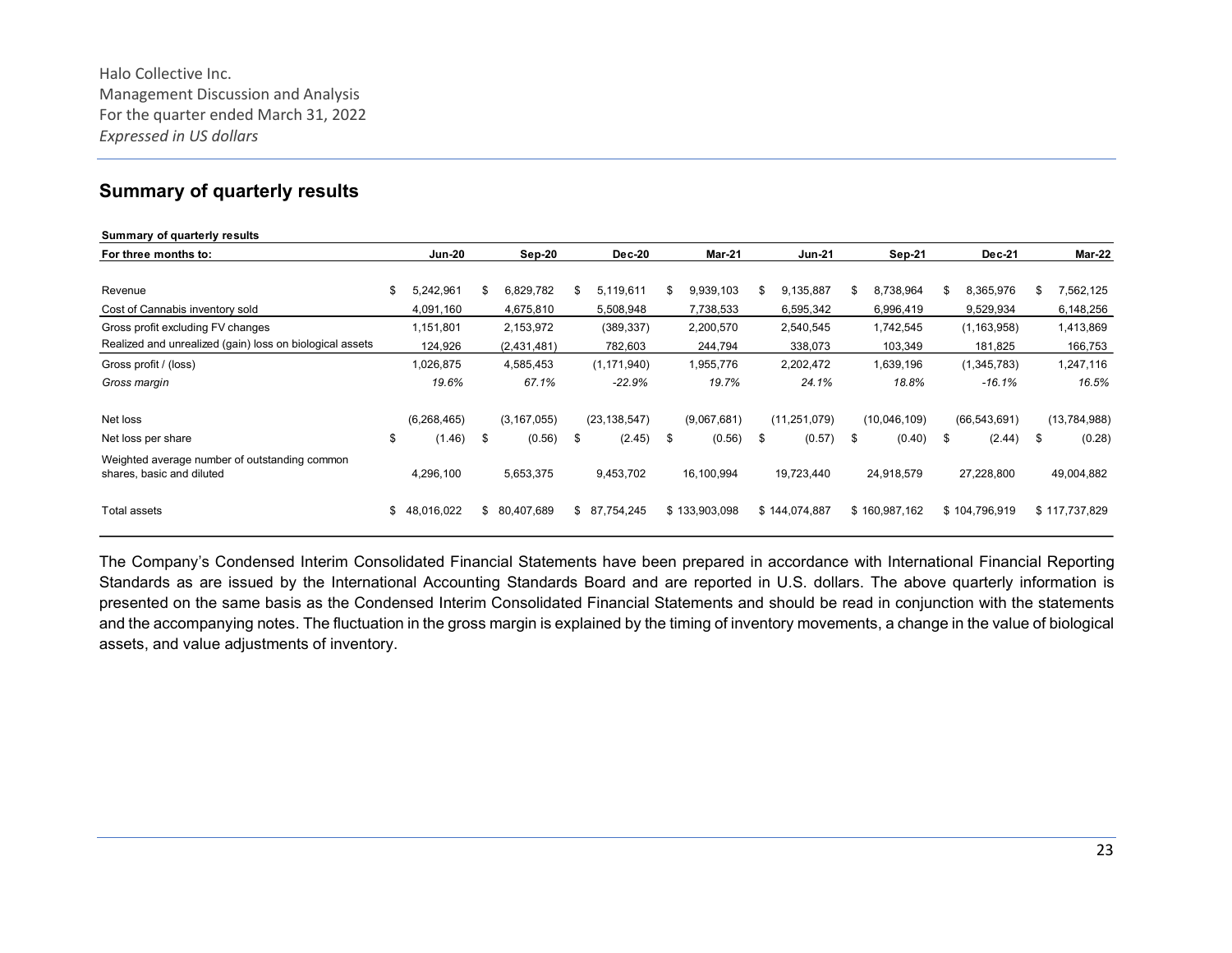## Reconciliation of Non-GAAP Financial Measures

A reconciliation of EBITDA and adjusted EBITDA to the most directly comparable measure determined under GAAP is set out below.

|                                             |                   | $= 0.1$ $\mu$ . $\alpha$ . $\alpha$ , $\alpha$ , $\alpha$ , $\alpha$ , $\alpha$ , $\alpha$ , $\alpha$ , $\alpha$<br>For the 3 months ended: |                       |  |  |
|---------------------------------------------|-------------------|---------------------------------------------------------------------------------------------------------------------------------------------|-----------------------|--|--|
|                                             | March 31, 2022    |                                                                                                                                             | <b>March 31, 2021</b> |  |  |
| <b>Net loss</b>                             | (13, 784, 988)    |                                                                                                                                             | (9,067,681)           |  |  |
| Interest expense                            | 1,822,679         |                                                                                                                                             | 368,421               |  |  |
| Loss on foreign exchange                    | 1,100,451         |                                                                                                                                             | 392,972               |  |  |
| Depreciation                                | 562,341           |                                                                                                                                             | 611,912               |  |  |
| Share of loss from investment in associates | 984,520           |                                                                                                                                             |                       |  |  |
| Other expense (income)                      | (357, 884)        |                                                                                                                                             |                       |  |  |
| Accretion expense                           | 294,337           |                                                                                                                                             | 307,754               |  |  |
| <b>EBITDA</b>                               | (9,378,544)       |                                                                                                                                             | (7,386,622)           |  |  |
| Depreciation included in COGS               | 377,531           |                                                                                                                                             | 280,522               |  |  |
| Share-based compensation for staff          | 645,786           |                                                                                                                                             | 829,236               |  |  |
| Share-based payments for goods and services | 4,284,187         |                                                                                                                                             |                       |  |  |
| Loss on the value of biological assets      | 166,753           |                                                                                                                                             | 244,794               |  |  |
| <b>Adjusted EBITDA</b>                      | (3,904,287)<br>\$ | \$                                                                                                                                          | (6,032,070)           |  |  |

#### Income (loss) before interest, tax, depreciation & amortization (EBITDA and adjusted EBITDA)

Management evaluates the Company's performance using a variety of measures. The non-IFRS measures should not be considered as an alternative to or to be more meaningful than net revenue or net loss. These measures do not have any standardized meaning prescribed by IFRS and may not be comparable to similar measures presented by other companies.

EBITDA represents net income (loss) before interest expense, provision for income taxes, depreciation and amortization. Adjusted EBITDA is calculated by subtracting from or adding to EBITDA items of income or expense described above. EBITDA and adjusted EBITDA do not represent net income, as that term is defined under IFRS, and should not be considered as an alternative to net income (loss) as an indicator of operating performance.

Adjusted EBITDA is provided to assist management and investors in determining the Company's operating performance before income taxes, depreciation and amortization, and certain other income and expenses. Income taxes, depreciation and amortization are excluded from the EBITDA calculation, as they do not represent cash expenditures that are directly affected by operations. Management believes that presentation of this non-IFRS measure provides useful information to investors and shareholders as it provides predictive value and assists in the evaluation of performance trends. Management uses adjusted EBITDA to compare financial results among reporting periods and to evaluate the Company's operating performance and ability to generate funds from operating activities. In calculating adjusted EBITDA, certain non-cash and non-recurring transactions are excluded.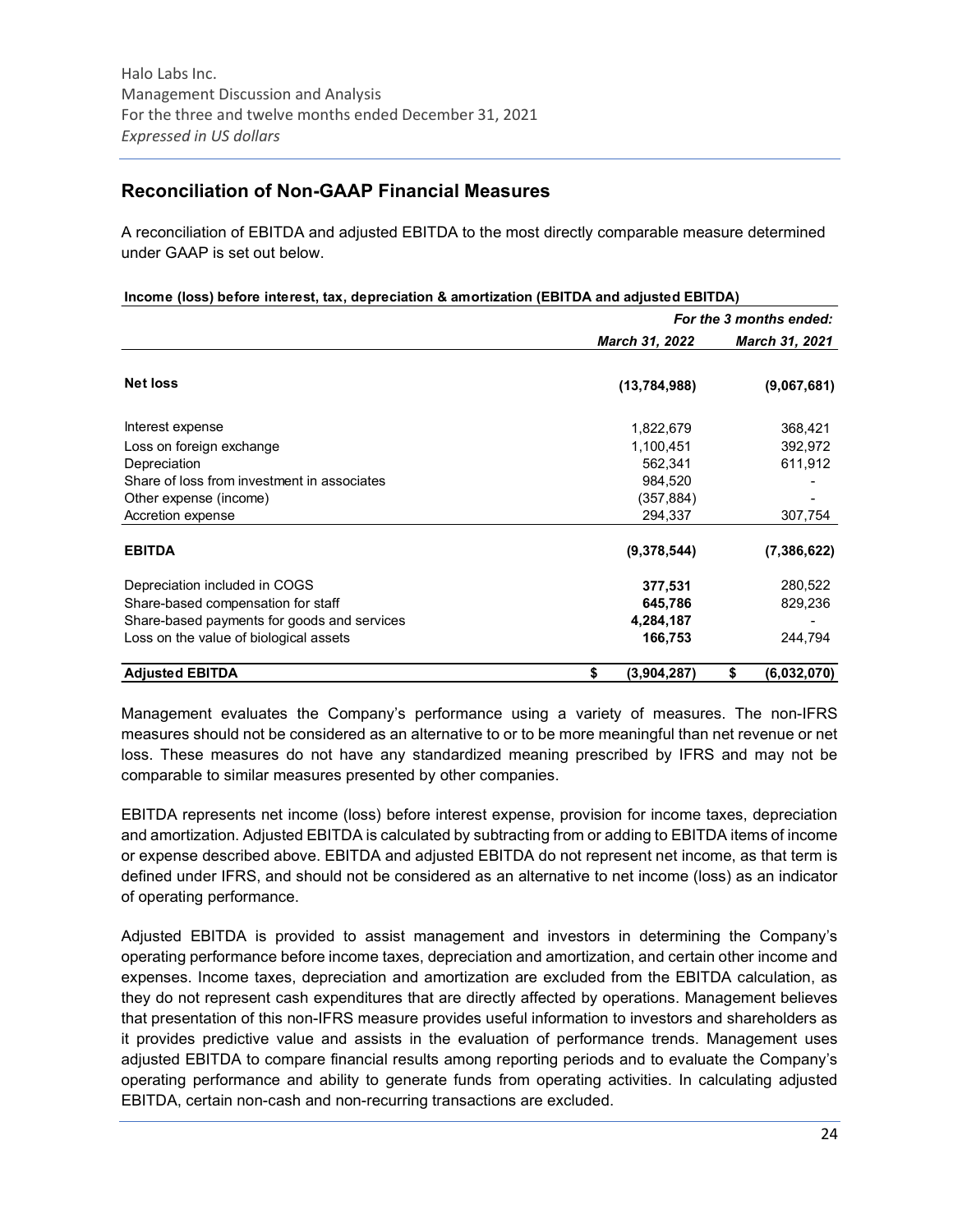## Liquidity and capital resources

The Company's objectives when managing its liquidity and capital structure are to generate sufficient cash to fund operating and organic growth requirements.

The Condensed Interim Consolidated Financial Statements have been prepared on a going concern basis, which assume that the Company will be able to continue its operations and will be able to realize its assets and discharge its liabilities in the normal course of business for the foreseeable future. The ability of the Company to continue as a going concern is dependent on generating profitable operations, raising additional financing, and continuing to manufacture its products. Having been prepared giving effect to the going concern assumption, these financial statements do not reflect any adjustments to the carrying values of assets and liabilities and the reported amounts of expenses and balance sheet classifications that would be necessary if the going concern assumption was not appropriate. Such adjustments could be material.

Historically, management has been successful in obtaining enough funding for operating and capital requirements.

- On September 16, 2020, the Company established an at-the-market equity program (the "ATM Program") that allows the Company to issue and sell up to C\$7,000,000 of common shares in the capital of the Company from treasury to the public, from time to time, at the Company's discretion. All common shares sold under the ATM Program were sold through the Neo Exchange Inc. or another marketplace (as defined in National Instrument 21-101 - Marketplace Operation) upon which the common shares are listed, quoted or otherwise traded, at the prevailing market price at the time of sale.
- On January 17, 2022, the Company entered into a C\$14,000,000 financing with Alpha Blue Ocean, a family-office created in 2017 by Pierre Vannineuse, Hugo Pingray and Amaury Mamou-Mani. The financing structure involves \$14,000,000 unsecured loan facility in two tranches of C\$7,000,000 each, backed by a convertible debenture facility
- On March 16, 2022, the Company entered into an additional financing agreement of C\$65m with Alpha Blue Ocean (ABO) in the form of convertible debentures.

As of March 31, 2022, the Company had an accumulated deficit. There is no assurance that the Company will generate profits from operations or that additional future funding will be available to the Company, or that such funding will be both adequate to cover its obligations and available on terms which are acceptable to the management of the Company over the long term.

In March 2021 the World Health Organization declared coronavirus COVID-19 a global pandemic. This contagious disease outbreak, which has continued to spread, and any related adverse public health developments, has adversely affected workforces, economies, and financial markets globally. It is not possible for the Company to predict the duration or magnitude of the adverse results of the outbreak and its effects on the Company's business or ability to raise funds.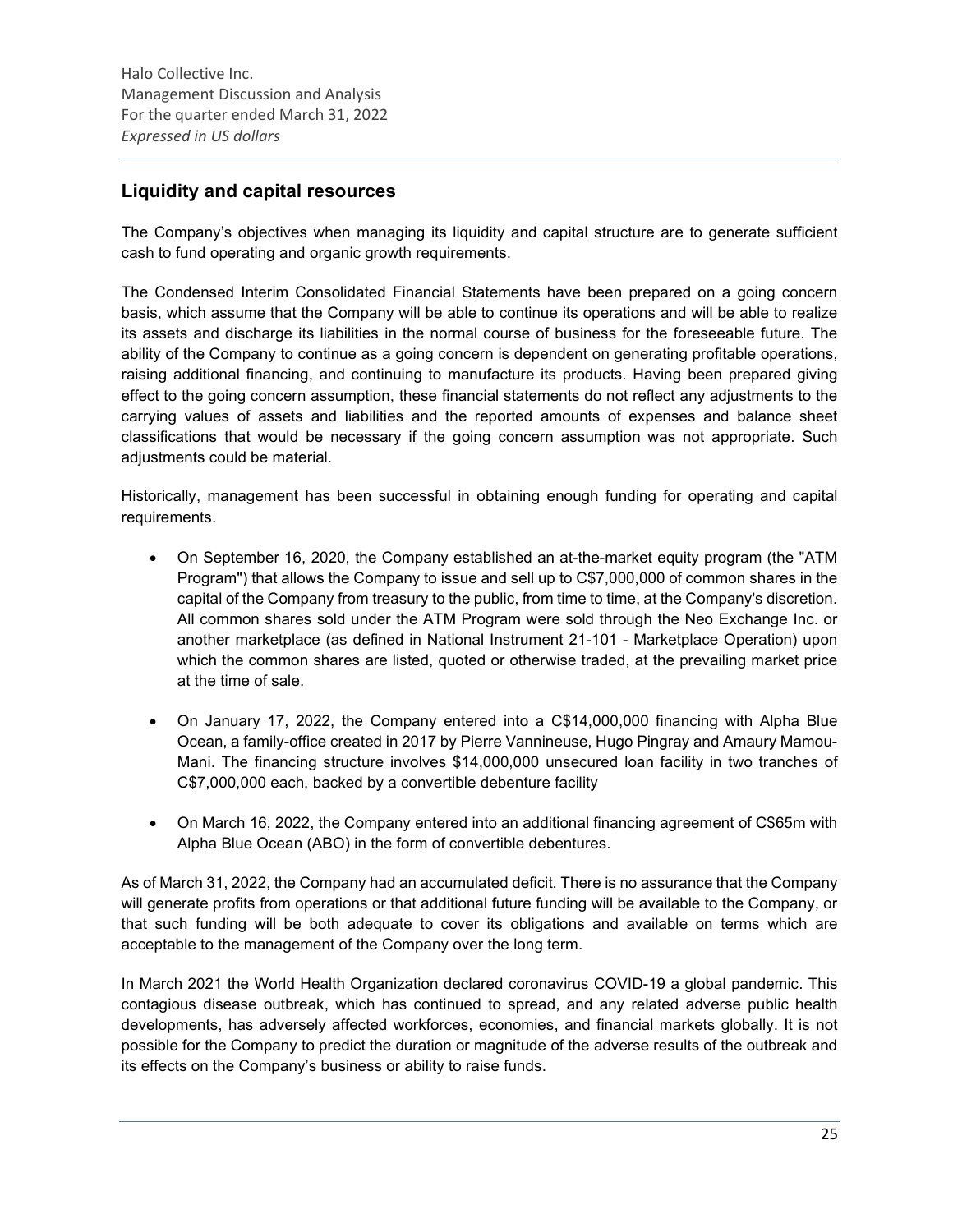In the United States, 37 states and the U.S. territories of the U.S. Virgin Islands and Puerto Rico allow the use of medical cannabis. 15 states and the U.S. territories of Guam and the Northern Mariana Islands have legalized the sale and adult-use of recreational cannabis. The District of Columbia and Vermont have legalized adult-use of recreational cannabis, but do not allow the sale of recreational cannabis.

At the federal level, however, cannabis currently remains a Schedule I controlled substance under the Federal Controlled Substances Act of 1970 ("Federal CSA"). Under U.S. federal law, a Schedule I drug or substance has a high potential for abuse, no accepted medical use in the United States, and a lack of accepted safety for the use of the drug under medical supervision. As such, even in those states in which marijuana is legalized under state law, the manufacture, importation, possession, use or distribution of cannabis remains illegal under U.S. federal law. This has created a dichotomy between state and federal law, whereby many states have elected to regulate and remove state-level penalties regarding a substance which is still illegal at the federal level.

There remains uncertainty about the US federal government's position on cannabis with respect to cannabis-legal states. A change in its enforcement policies could impact the ability of the Company to continue as a going concern.

As of March 31, 2022, the Company had available cash in the amount of \$1,889,494 and restricted cash in the amount of 84,573. As of March 31, 2022, the Company had an accumulated deficit, and a working capital surplus of \$11,983,858.

The Company's working capital consists of current assets including cash, minus current liabilities including short term loans and the current portion of long-term debt. The table below sets forth the cash and working capital position of the Company As of March 31, 2022.

| Cash and working capital position - expressed in US dollars |  |                         |    |                                  |  |  |
|-------------------------------------------------------------|--|-------------------------|----|----------------------------------|--|--|
| As at:                                                      |  |                         |    | March 31, 2022 December 31, 2021 |  |  |
| Cash (including restricted cash)<br>Working capital         |  | 1,974,067<br>11.983.858 | \$ | 1,838,624<br>5,428,912           |  |  |
|                                                             |  |                         |    |                                  |  |  |

Cash and working capital position - expressed in US dollars

The table below sets forth the Company's cash flows for the quarter ended March 31, 2022.

| Cash flow - expressed in US dollars |                         |                       |  |  |  |
|-------------------------------------|-------------------------|-----------------------|--|--|--|
|                                     | For the 3 months ended: |                       |  |  |  |
| Cash provided by (used in):         | <b>March 31, 2022</b>   | <b>March 31, 2021</b> |  |  |  |
|                                     |                         |                       |  |  |  |
| Operating activities                | (9,537,769)             | (9,350,279)           |  |  |  |
| <b>Finance activities</b>           | 10,389,746              | 15,902,657            |  |  |  |
| Investing activities                | (716, 534)              | 1,019,162             |  |  |  |
|                                     |                         |                       |  |  |  |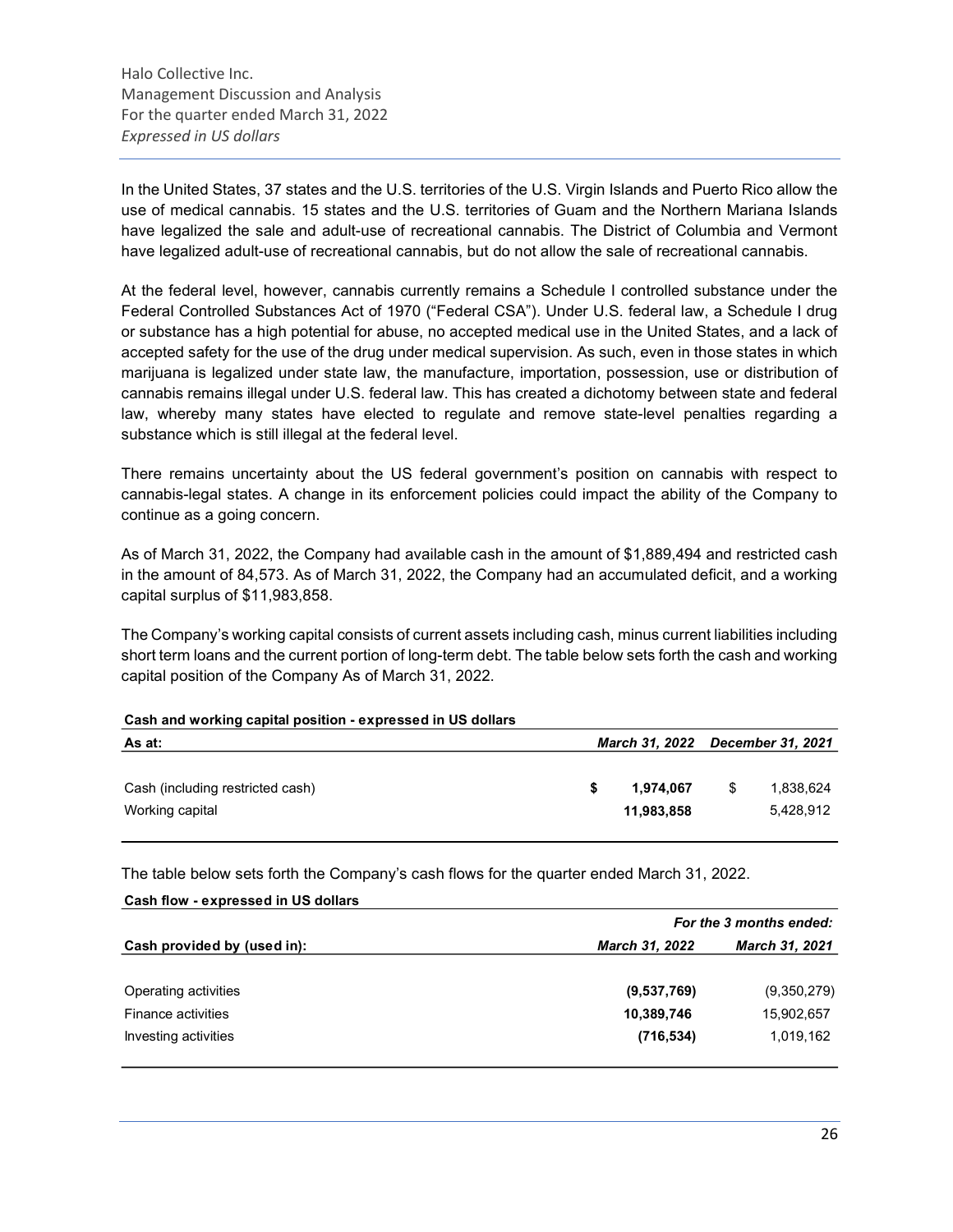### Cash used in operating activities

In the three months ended March 31, 2022, cash used in operating activities was \$9,537,769 (three months ended March 31, 2021: \$9,350,279).

The cash used in operating activities was due to a net loss of \$13,784,988 (three months ended March 31, 2021: net loss \$9,067,681), an increase in working capital of \$4,893,370 (three months ended March 31, 2021: increase \$3,262,885), and non-cash items in the amount of \$9,140,589 (three months ended March 31, 2021: \$2,980,287).

## Cash used in/provided by investing activities

In the three months ended March 31, 2022, cash used in investing activities was \$716,534 (three months ended March 31, 2021: cash provided \$1,019,162).

The Company used \$60,000 in cash in relation to acquisition (three months ended March 31, 2021: cash received \$1,595,369). There was an increase in property, plant and equipment by \$656,534 (three months ended March 31, 2021: \$576,207).

### Cash raised in financing activities

In the three months ended March 31, 2022, cash generated from financing activities was \$10,389,746 (three months ended March 31, 2021: \$15,902,657).

In the three months ended March 31, 2022, the Company raised \$9,236,644 from debt financing (three months ended March 31, 2021: \$1,111,039), and \$1,641,968 from convertible debentures (three months ended March 31, 2021: \$16,419,356 proceeds from issuance of common shares and exercise of warrants). Net of a reduction of \$488,866 (three months ended March 31, 2021: \$284,469) in lease obligations, total capital raised was \$10,389,746 (three months ended March 31, 2021: \$15,902,657). The details are disclosed in Note 11 and 12 in the Condensed Interim Consolidated Financial Statements for the three months ended March 31, 2022.

In the three months ended March 31, 2022, cash inflow was \$135,443 (three months ended March 31, 2021: cash inflow \$7,571,540).

### Share capital

During the quarter ended March 31, 2022, the Company issued 43,476,628 common shares. The Company issued 8,141,539 shares in pursuant to acquisitions, including 603,077 shares for finders' fee, 17,977,194 shares on conversion of convertible debentures, 3,164,300 shares in lieu of services, 1,374,796 shares in lieu of share-based compensation for staff, 11,918,799 on conversion of promissory notes, and 900,000 shares on vesting of restricted stock units. The details are disclosed in Note 12 of the Condensed Interim Consolidated Financial Statements for the quarter ended March 31, 2022.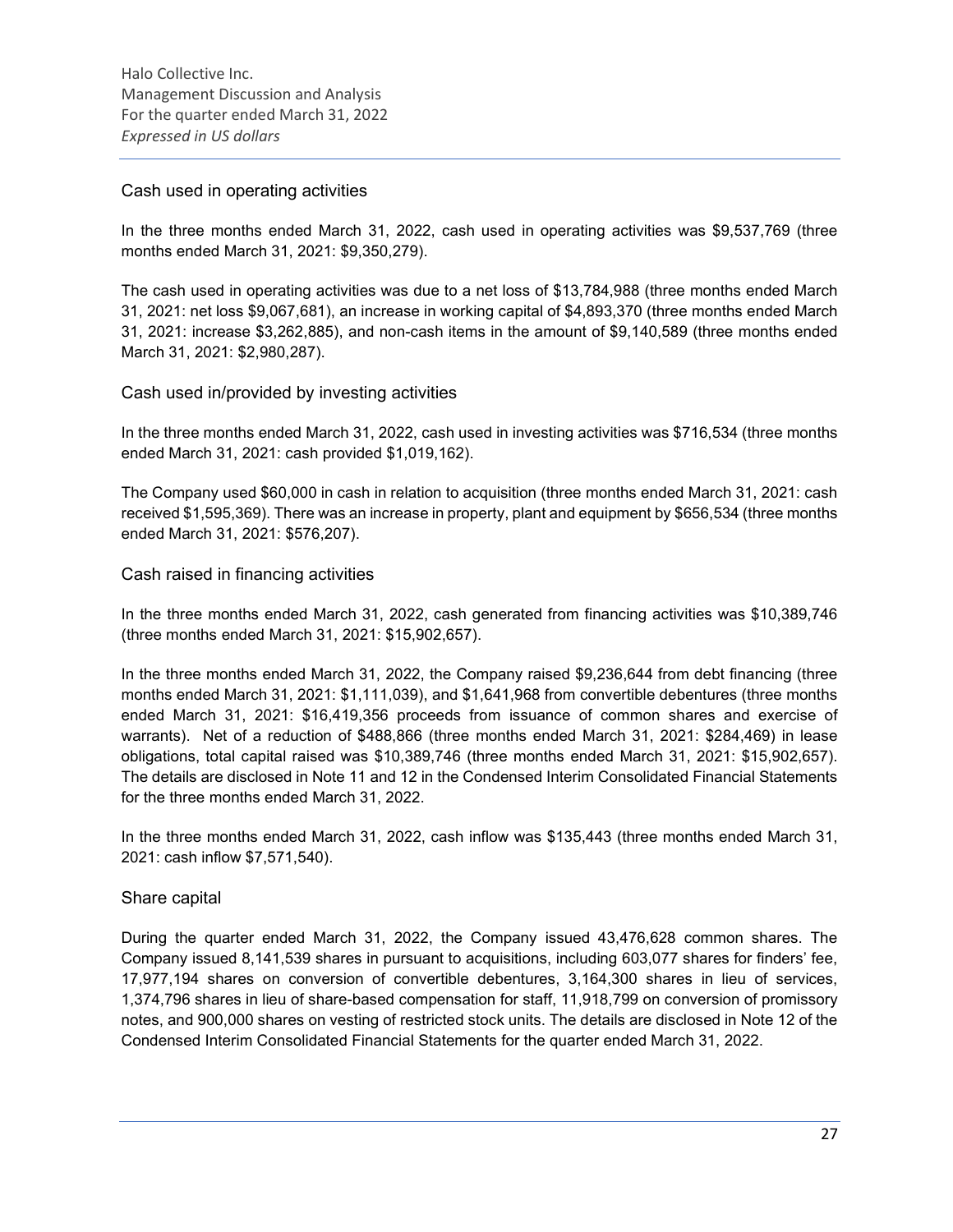## Use of proceeds

In the quarter ended March 31, 2022, the Company raised \$1,641,968 from convertible debentures (three months ended March 31, 2021: \$16,419,356 proceeds from issuance of common shares and exercise of warrants). Proceeds were used for operating expenses and working capital.

## Outstanding share data

As at March 31, 2022, 76,502,124 common shares were issued and outstanding, 1,766,710 stock options were outstanding, 4,079,270 warrants were outstanding and 9,889 convertible debentures were in issue which are convertible into an aggregate of 9,601,457 common shares.

## **Commitments**

Contractual obligations As of March 31, 2022, and the effects that such obligations are expected to have on our liquidity and cash flows in future periods are disclosed in Note 16 of the Condensed Interim Consolidated Financial Statements for the quarter ended March 31, 2022.

## Critical accounting estimates and judgements

The critical accounting estimates and judgements are disclosed in Note 3 of the Condensed Interim Consolidated Financial Statements for the quarter ended March 31, 2022.

## Changes in accounting policies

The changes in accounting policies and standards, interpretations and amendments not yet effective are disclosed in Note 3 of the Condensed Interim Consolidated Financial Statements for the quarter ended March 31, 2022.

## Related party transactions

Related party transactions are disclosed in Note 10 of the Condensed Interim Consolidated Financial Statements for the quarter ended March 31, 2022.

## Off-balance sheet arrangements

The Company does not have any off-balance sheet arrangements.

## Financial instruments

All financial assets and financial liabilities are initially recognized at fair value. The fair value of financial instruments is measured using inputs which are classified within a hierarchy that prioritizes their significance. The three levels of the fair value hierarchy are:

Level One includes quoted prices (unadjusted) in active markets for identical assets or liabilities.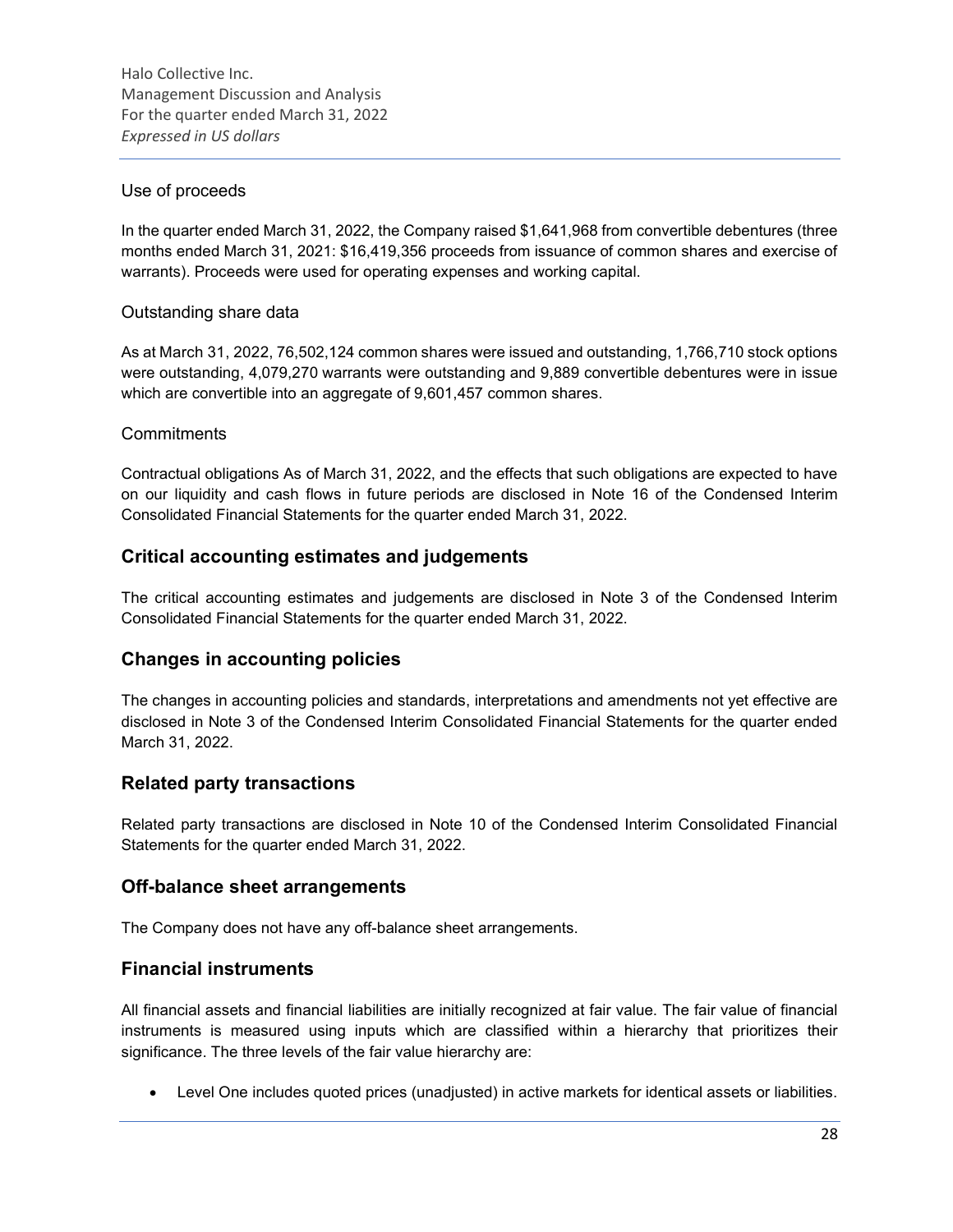- Level Two includes inputs that are observable other than quoted prices included in Level One.
- Level Three includes inputs that are not based on observable market data.

The following is a summary of the carrying values of the financial instruments As of March 31, 2022:

|                                          | <b>Amortized cost</b> |                          |    | <b>FVPTL</b> |    | <b>FVOCI</b> | <b>Total</b> |
|------------------------------------------|-----------------------|--------------------------|----|--------------|----|--------------|--------------|
| <b>Financial assets:</b>                 |                       |                          |    |              |    |              |              |
| Cash                                     | \$                    | $\overline{\phantom{a}}$ |    | \$1,889,494  | \$ |              | \$1,889,494  |
| Restricted cash                          |                       |                          |    | 84,573       |    |              | 84,573       |
| Accounts receivable                      |                       | 5,243,014                |    |              |    |              | 5,243,014    |
| Notes receivable                         |                       | 2,767,665                |    |              |    |              | 2,767,665    |
| <b>Investments</b>                       |                       | $\overline{\phantom{a}}$ |    | 24,909,906   |    |              | 24,909,906   |
| <b>Financial liabilities:</b>            |                       |                          |    |              |    |              |              |
| Accounts payable and accrued liabilities |                       | 10,097,328               |    |              |    |              | 10,097,328   |
| Other loans                              |                       | 11,169,003               |    |              |    |              | 11,169,003   |
| Debenture liability                      | \$                    | $\overline{\phantom{a}}$ | \$ |              | \$ |              | \$           |

#### Financial Instruments - expressed in US dollars

The Company has designated its cash and restricted cash as Level 1. The fair value of convertible promissory notes at time of issue is determined using Level 3 of the hierarchy.

At March 31, 2022, both the carrying and fair value amounts of all the Company's financial instruments are equivalent.

For a detailed discussion of the Company's financial instruments, we refer to Note 15 of the Condensed Interim Consolidated Financial Statements for the quarter ended March 31, 2022.

## Subsequent events

Subsequent events are disclosed in Note 18 of the Condensed Interim Consolidated Financial Statements for the quarter ended March 31, 2022.

## Controls and procedures

Disclosure controls and procedures ("DC&P")

To provide reasonable assurance that all material information related to the Company is identified and communicated on a timely basis, Management of the Company, under the supervision of the Chief Executive Officer ("CEO") and the Chief Financial Officer ("CFO"), is responsible for the design and operation of DC&P. The CEO and the CFO have limited the scope of the design of DC&P to exclude